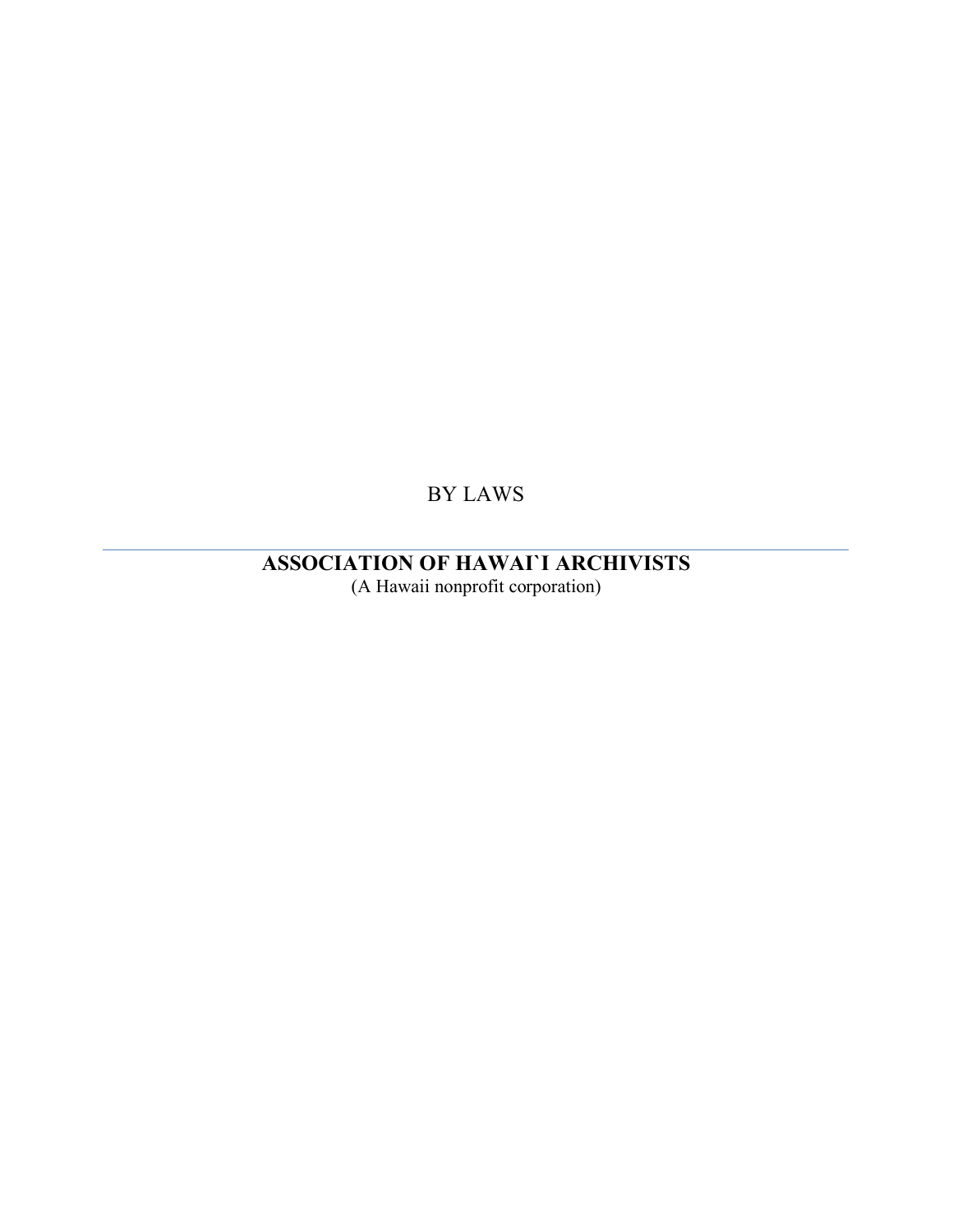# TABLE OF CONTENTS

| ARTICLE I: ORGANIZATION OF CORPORATION AND RULES OF LAW 1                                                                                                                                                                                                                                                                                                                                       |
|-------------------------------------------------------------------------------------------------------------------------------------------------------------------------------------------------------------------------------------------------------------------------------------------------------------------------------------------------------------------------------------------------|
| Section 2.1 Powers/Duties of the Board and Inspection of Records<br>Section 2.2 Composition, Qualifications and Number of Directors<br>Section 2.3 Selection and Term of Office<br>Section 2.4 Vacancies<br>Section 2.5 Resignation of Directors<br>Section 2.6 Removal                                                                                                                         |
| Section 3.1 Regular and Special Meetings<br>Section 3.2 Call and Notice of Meetings<br>Section 3.3 Decision-Making By Meeting and Quorum<br>Section 3.4 Decision-Making Without Meeting                                                                                                                                                                                                         |
| ARTICLE IV: COMMITTEES OF THE BOARD AND ADVISORY                                                                                                                                                                                                                                                                                                                                                |
| Section 5.1 Designation and Authority<br>Section 5.2 Succession/Election, Qualifications and Term of Office<br>Section 5.3 Resignation and Removal; Vacancies<br>Section 5.4 President<br>Section 5.5 President-Elect<br>Section 5.6 Treasurer<br>Section 5.7 Secretary                                                                                                                         |
| ARTICLE VI: STANDARDS OF CONDUCT: DIRECTORS AND OFFICERS 9                                                                                                                                                                                                                                                                                                                                      |
| Section 7.1 Corporate Requirements and Records<br>Section 7.2 Fiscal Year, Taxes and Tax Exemption<br>Section 7.3 Solicitation and Registration With State Attorney General                                                                                                                                                                                                                     |
| ARTICLE VIII: LIMITATIONS: DISTRIBUTIONS; LOANS/GUARANTIES;<br>PRIVATE INTEREST/LEGISLATIVE ACTIVITIES; CONFLICTS OF INTEREST 13<br>Section 8.1 Distributions Prohibited<br>Section 8.2 Loans or Guaranties Prohibited<br>Section 8.3 Restrictions--Private Interest; Political and Legislative Activities<br>Section 8.4 Managing Conflicts of Interest/Excess Benefit Transactions Prohibited |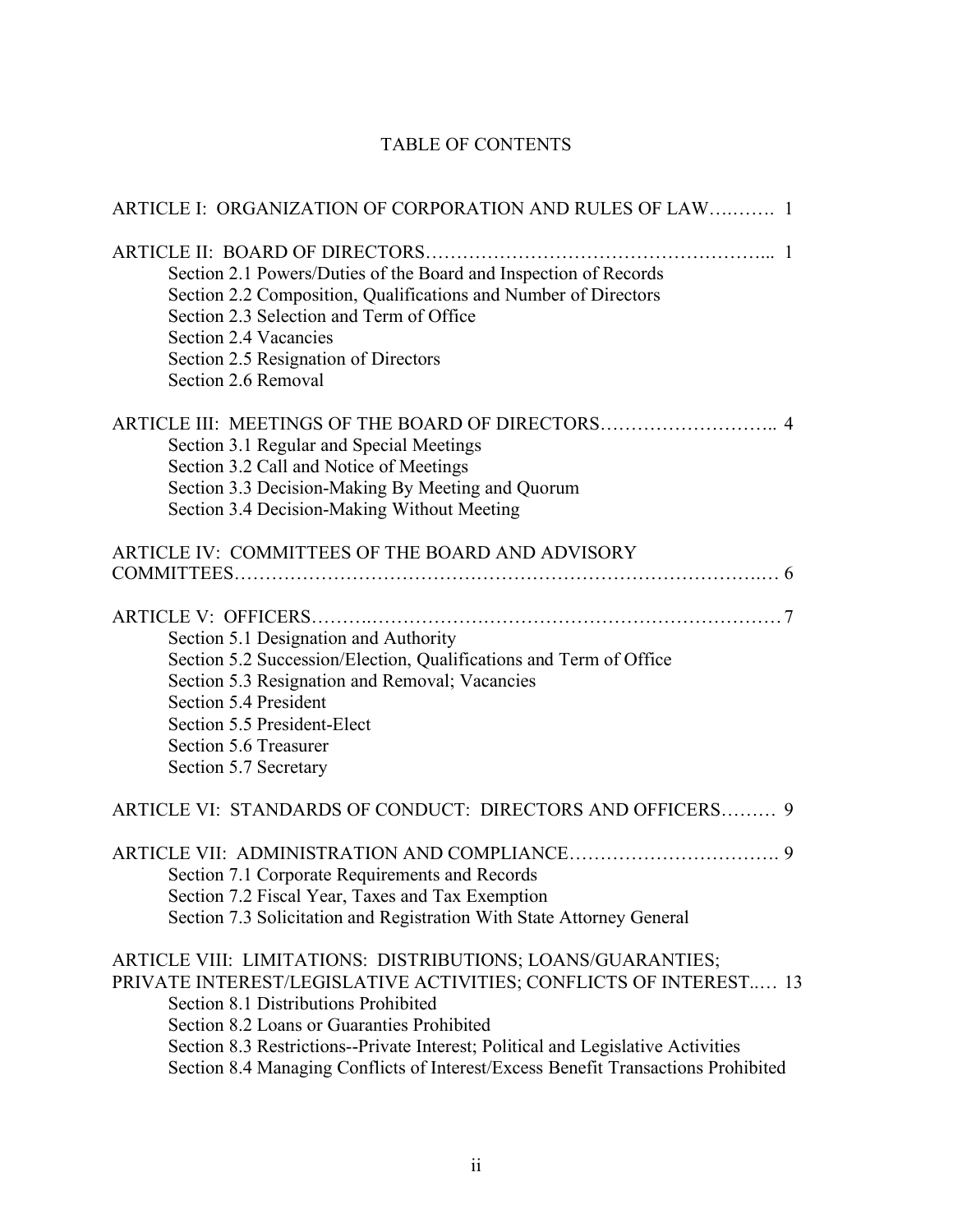| ARTICLE IX: LIMITATION OF DIRECTOR LIABILITY                                  |  |
|-------------------------------------------------------------------------------|--|
|                                                                               |  |
|                                                                               |  |
|                                                                               |  |
| Section 10.1 Members of Record                                                |  |
| Section 10.2 Classes of Membership and Good Standing; Admissions,             |  |
| Qualifications and Rights                                                     |  |
| Section 10.3 Member's Liability to Third Parties                              |  |
| Section 10.4 Resignation of Members                                           |  |
| Section 10.5 Termination, Expulsion or Suspension of Members                  |  |
|                                                                               |  |
| Section 11.1 Annual, Regular and Special Membership Meetings                  |  |
| Section 11.2 Record Date: Determining Members Entitled to Notice, Vote,       |  |
| and Other                                                                     |  |
| Section 11.3 Corporation to Prepare Members' List for Meetings                |  |
| Section 11.4 Notice of Meetings of Members                                    |  |
| Section 11.5 Waiver of Notice by Member                                       |  |
| Section 11.6 Decision-Making By Meeting and Quorum                            |  |
| Section 11.7 Proxy Voting Prohibited                                          |  |
| Section 11.8 Decision-Making Without Meeting                                  |  |
|                                                                               |  |
| Section 12.1 Inspection of Records by Members                                 |  |
| Section 12.2 Limitation on Use of Membership List                             |  |
| Section 12.3 Inspection and Copying of Financial Statements                   |  |
|                                                                               |  |
|                                                                               |  |
|                                                                               |  |
| Section 14.1 Amendment/Restatement of Bylaws and/or Articles of Incorporation |  |
| Section 14.2 Amendment Terminating or Canceling Members                       |  |
|                                                                               |  |
|                                                                               |  |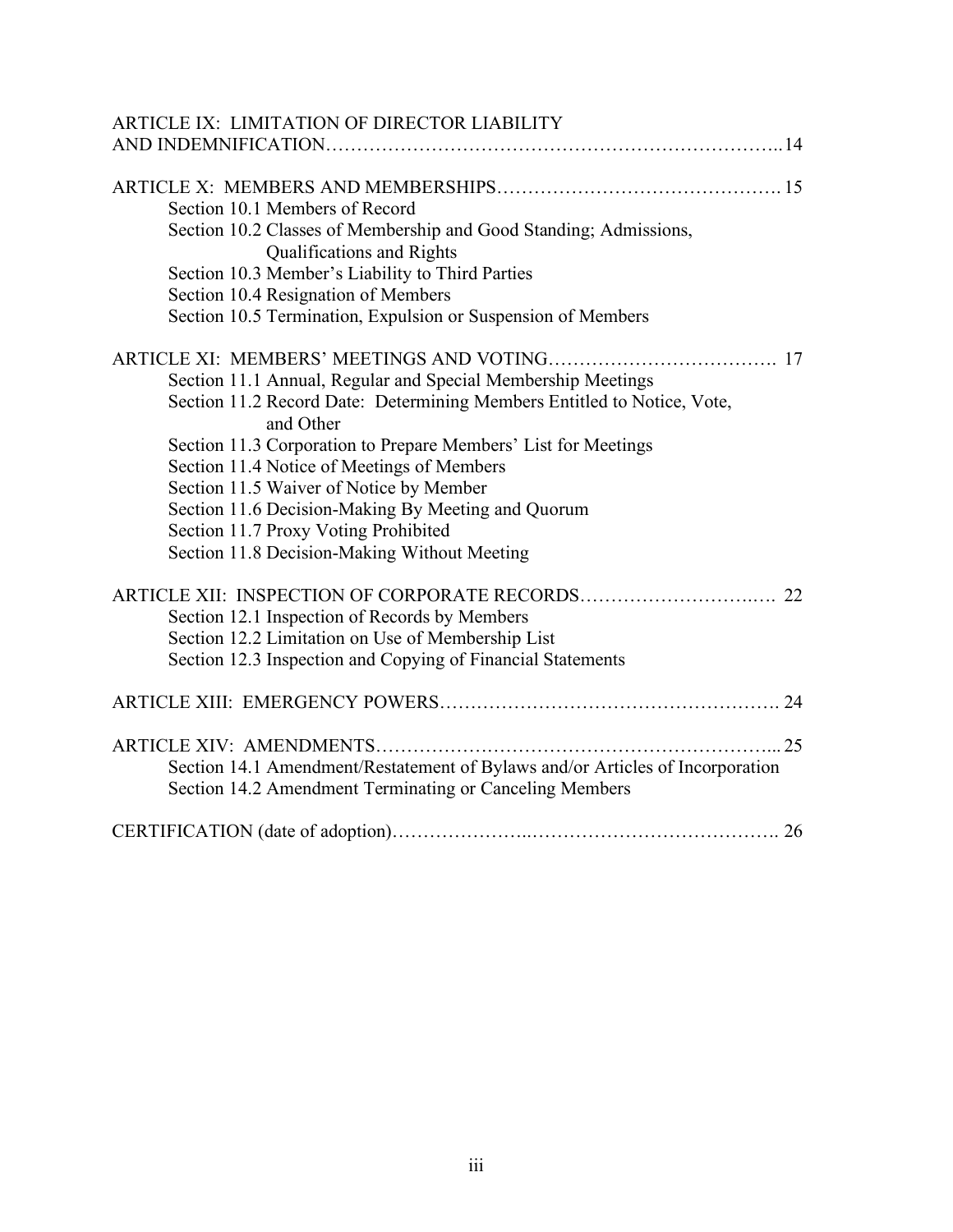## **ARTICLE I**

## **ORGANIZATION OF CORPORATION AND RULES OF LAW**

The Association of Hawai`i Archivists (referred to in these bylaws as the "Corporation") is organized and shall be operated for the exempt purposes set forth in the articles of incorporation, as permitted to a Hawaii nonprofit corporation exempt from federal income taxes under Section 501(c)(3) of the Internal Revenue Code. As stated in the articles of incorporation, the purposes of the Corporation are:

- 1) To promote cooperation and exchange of information,
- 2) To disseminate information on research materials and archival methodology,
- 3) To provide a forum for the discussion of matters of common concern,
- 4) To collaborate with the Society of American Archivists in its objectives and with similar cultural and educational organizations in furtherance of the Corporation's exempt purposes.

 All such activities, and others for which nonprofit corporations may be incorporated under Chapter 414D, Hawaii Revised Statutes, shall be performed in furtherance of such exempt purposes, as required by law.

 The Board of Directors and officers are responsible for ensuring that the Corporation adheres to these mandates and governing the Corporation in a manner that maintains the confidence of donors, the constituency, and the community in the integrity, honesty and exempt purposes of the Corporation.

 These bylaws are based on the operations of the Corporation, as well as applicable Hawaii and federal rules. References to Hawaii law, the Hawaii Nonprofit Corporations Act in Chapter 414D of the Hawaii Revised Statutes (HRS), and IRS rules are referenced within parenthesis following the provisions for which they apply. Unless otherwise indicated in these bylaws, references to "Members" or "Member" or "Membership" with an initial capital letter refers to persons within the classes of Membership of the Corporation described in Article X of these bylaws with such rights and limitations described in the bylaws, the articles of incorporation and Hawaii law.

# **ARTICLE II**

## **BOARD OF DIRECTORS**

 Section 2.1 Powers/Duties of the Board and Inspection of Records. All corporate powers are vested in the Board of Directors to the extent permitted by the laws of the State of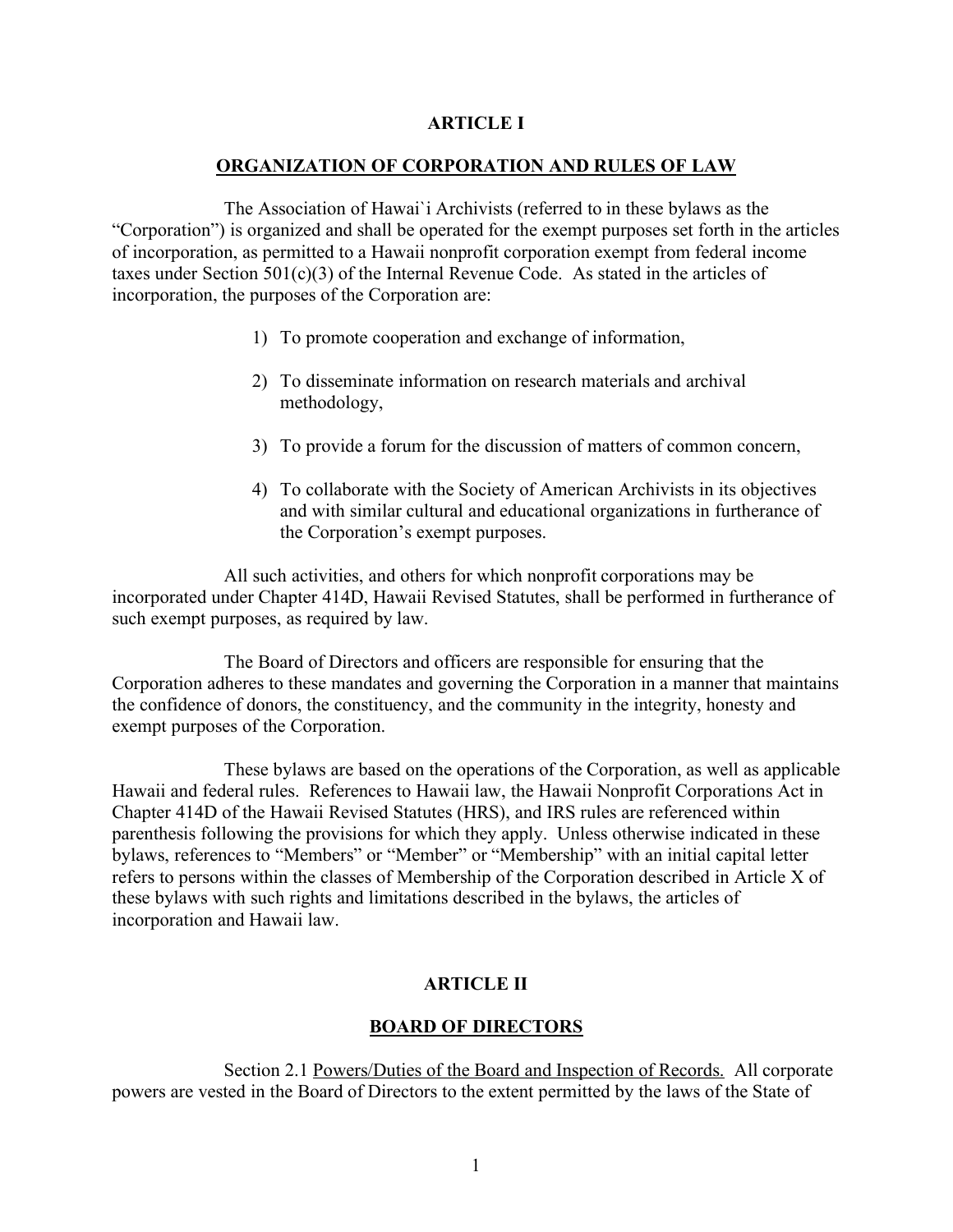Hawaii and the Internal Revenue Code, including the power to do all things necessary, not inconsistent with the law, to further the activities of the Corporation. (HRS 414D-52(17); - 131(b).) The Board shall conduct, manage and control the affairs and business of the Corporation consistent with State and federal laws, the articles of incorporation, bylaws, and policies and resolutions of the Board.

 Without limiting the foregoing, a director is entitled to inspect and copy the Corporation's books, records and documents at any reasonable time to the extent reasonably related to the performance of the director's duties, including the duties as a committee member, but not for any other purpose or in any manner that would violate any duty to the Corporation or law. (HRS 414D-306.5(a).)

Section 2.2 Composition, Qualifications and Number of Directors. The Board of Directors shall be composed of the following designated and elected directors:

- 1) Designated Directors: Designation occurs when the bylaws designate the holder of some office or position as a director. (HRS 414D-134.) The holders of the following offices shall be directors: The President and President-Elect (referred to in these bylaws as the "Designated Directors").
- 2) Elected Directors: Six (6) elected directors, all of whom must be and remain Members of the Corporation in good standing (referred to in these bylaws as the "Elected Directors").

 The Board may increase or decrease the number of directors from time to time pursuant to Sections 2.6 (in regard to the Designated Directors) and 14.1, provided that the number of directors is not less than three as required by Hawaii law. (HRS 414D-133.)

 Any person who does not have the authority to vote as a member of the Board of Directors shall not be a "director" as that term is used under the Hawaii Nonprofit Corporations Act, Chapter 414D of the HRS. (HRS 414D-14.)

 All directors will serve without remuneration or expectation of remuneration in their role as directors. Remuneration does not include payment of reasonable expenses and indemnification or insurance for actions as a director. (HRS 414D-149(f).)

 Section 2.3 Selection and Term of Office. The Designated Directors and Elected Directors shall be selected and take office as a member of the Board of Directors, as follows:

> 1) Designated Directors: The Designated Directors shall automatically take office on the Board concurrently with their positions as officers of the Corporations (that is, the President and President-Elect). The Designated Directors shall serve on the Board concurrently with their terms as an officer of the Corporation.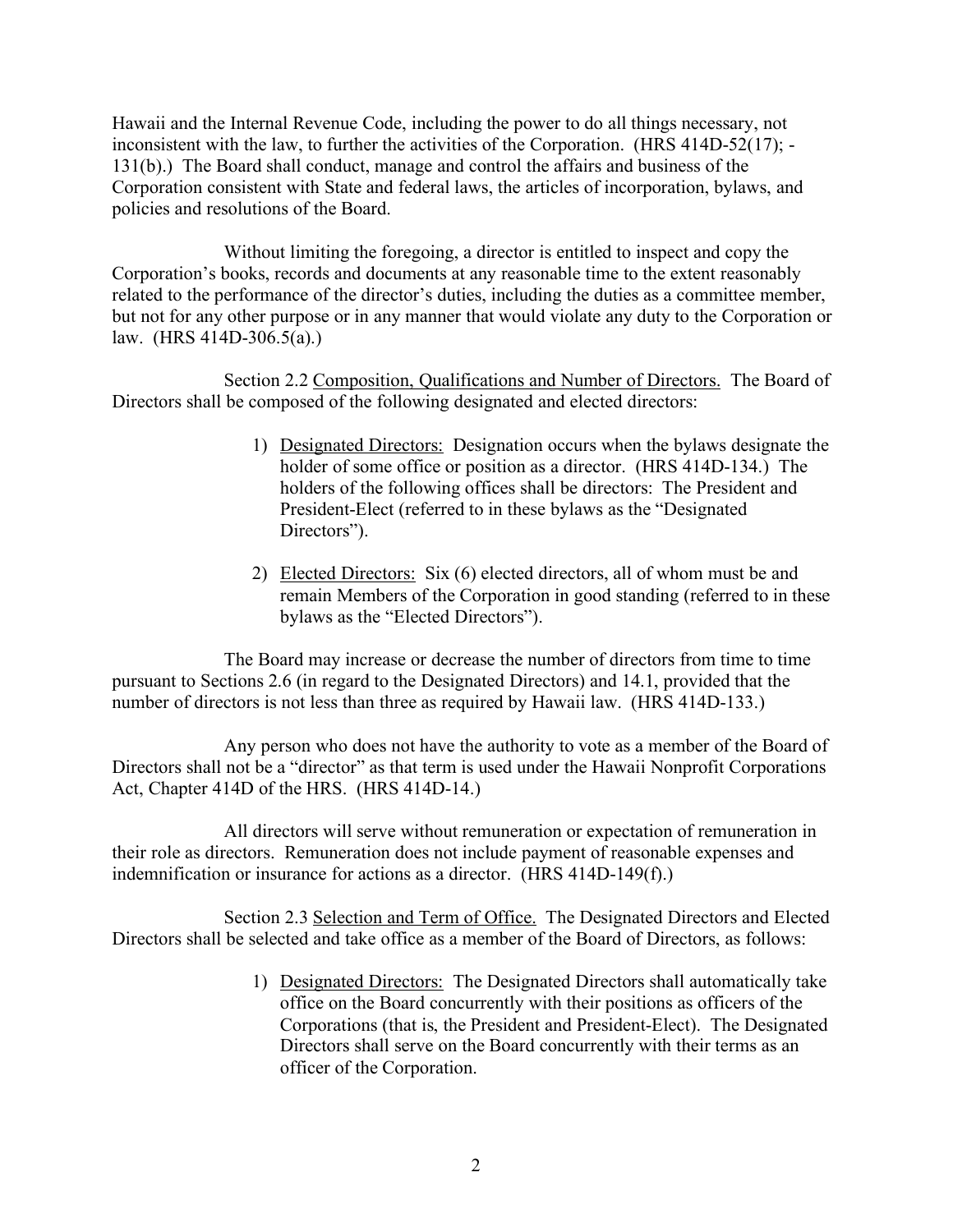2) Elected Directors: The Members entitled to vote shall elect the Elected Directors for a term of two (2) years at the annual meeting of the Members or at any special meeting held for that purpose (see Article XI for Member meeting, notice and voting requirements). The election shall be held such that three (3) directors shall be elected in alternate years, to the extent possible. (HRS 414D-134(a).)

The procedures for selection of nominees for the offices of the Elected Directors (and the President-Elect) shall be as follows: The Board shall create a Nomination and Elections Committee, who will prepare a slate of candidates for directorship (or President-Elect). A call for nominees may also be made to the Members, including directors/officers. A list of nominees shall be circulated to the Membership at least thirty (30) days prior to the annual or other Membership meeting at which the election will occur and the Members shall vote in accordance with the procedures in Sections 11.6 or 11.8.

The Corporation may conduct such election by mail in the Board's discretion. (HRS 414D-115.)

 Directors who continue to qualify may hold office for successive terms. A decrease in the number of directors or term of office does not shorten an incumbent director's term. The term of a director filling a vacancy expires at the end of the unexpired term that the director is filling. Even if a term has expired, a director shall continue to serve until the director's successor is selected, or until there is a decrease in the number of directors. (HRS 414D-135.)

Section 2.4 Vacancies. The Members entitled to vote may fill a vacancy on the Board by an Elected Director in accordance with Sections 2.2 and 2.3. (HRS 414D-141(a)(1).) Unless otherwise provided in the articles of incorporation or bylaws, if a Designated Director held a vacant office, such office will be filled by the successor who fills the designated office (that is, the successor to the President and/or President-Elect). (HRS 414D-141(c).) If a vacancy will occur at a specified later date (by reason of a resignation effective at a later date or otherwise), such vacancy may be filled before it actually occurs so long as the new director does not take office until the vacancy occurs. (HRS 414D-141(d).)

 Section 2.5 Resignation of Directors. A director may resign at any time by giving written notice to the Board of Directors, its presiding officer, or to the President or Secretary. Such resignation will be effective when the notice is effective, unless the notice specifies a future effective date. If the notice is made effective at a later date, the Board may fill the pending vacancy before that date so long as the successor does not take office until the effective date. (HRS 414D-137.)

Section 2.6 Removal. The Members may remove one or more directors elected by them (that is, the Elected Directors) with reasonable cause unless otherwise provided in the articles or bylaws at a meeting duly called for that purpose, and the notice must state the purpose of the meeting. (HRS 414D-138(a) and (b).)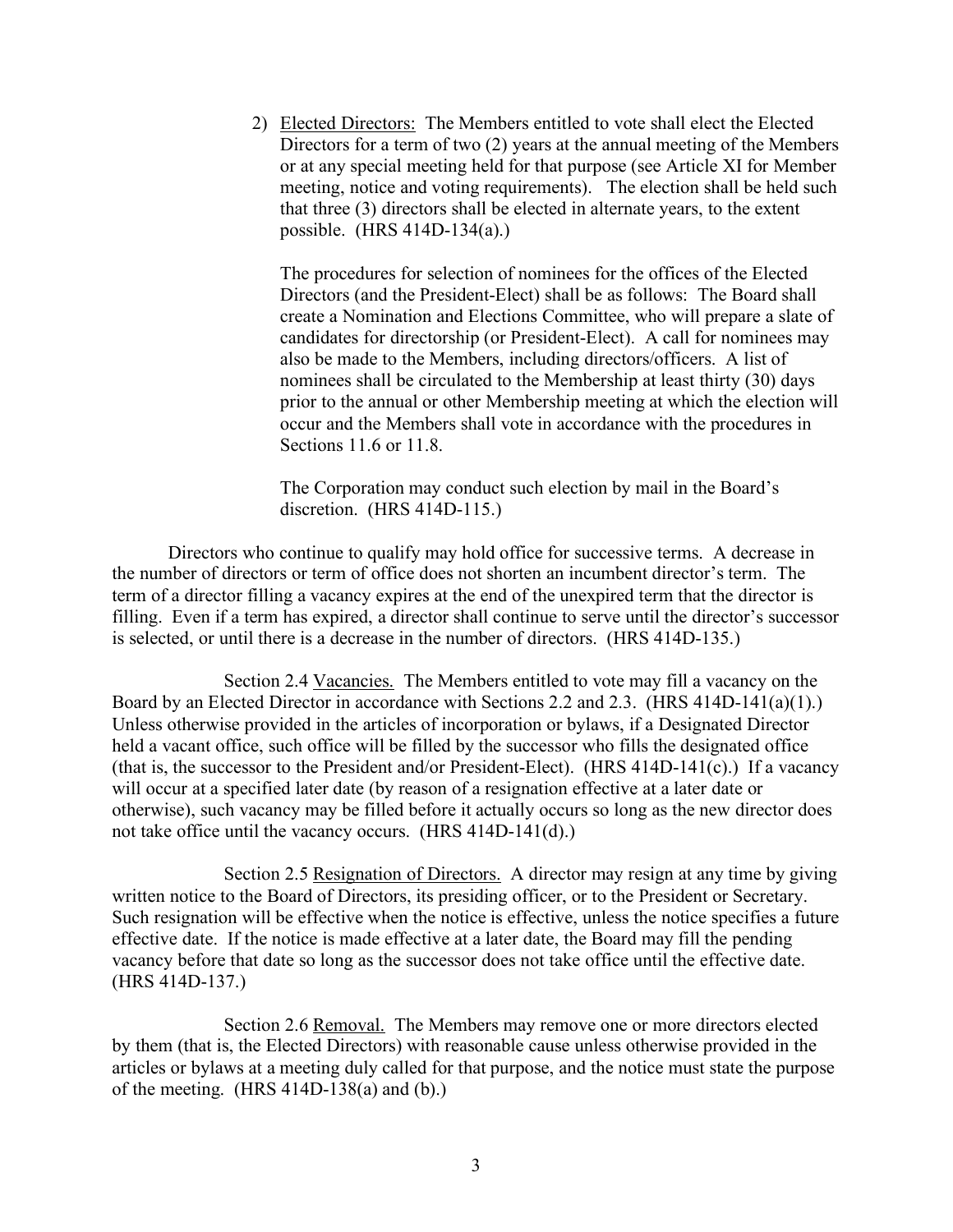A Designated Director may be removed by amending these bylaws and deleting or changing the designation. (HRS 414D-139(a).) The person removing the director shall do so by giving written notice of the removal to the director, and either the presiding officer of the Board or the President or Secretary. A removal is effective when the notice is effective, unless the notice specifies a future effective date. (HRS 414D-139(c) and (d).) Note: the resignation or removal of the President or President-Elect will automatically serve to remove and replace the individual who held the designated office with his/her successor who fills the position of the President or President-Elect.

Vacancies in office shall be filled in accordance with Section 2.4.

## **ARTICLE III**

#### **MEETINGS OF THE BOARD OF DIRECTORS**

Section 3.1 Regular and Special Meetings. If the bylaws or the Board fixes the date, time and place of a directors' meeting, the meeting is a regular meeting. All meetings other than regular meetings are special meetings. (HRS 414D-143(a).) Notice of regular and special meetings shall be given in accordance with Section 3.2.

 The Board shall hold a Board meeting at least once each quarter during the calendar year.

Section 3.2 Call and Notice of Meetings. The President or twenty percent (20%) of the directors may call and give notice of a meeting of the Board. (HRS 414D-145(d).) The individual(s) calling the meeting may fix the date, time and place for holding the meeting. The Secretary shall give (or cause to be given) notice of each meeting of the Board for which notice is required in accordance with this Section.

 (1) Notice Requirements. Except as otherwise required in the articles of incorporation, bylaws or law, regular meetings may be held without notice (provided, that the Board has previously fixed and provided notice of the date, time and place of the meeting). Special meetings shall be preceded by at least two (2) days' notice to each director of the date, time and place, and may state the purpose of the meeting. (HRS 414D-145(a) and (b).) Note: The form of notice and its effectiveness, as provided for in Subsection (2), below, must be taken into consideration when providing notice under this Subsection.

 (2) Form of Notice and Effectiveness. Unless otherwise required, notice may be oral, written or in the form of an electronic transmission. Oral notice is effective when it is communicated. Except for a notice provided to the Members under Section 11.4, written notice to the directors is effective at the earliest of the following: when received, five (5) days after its deposit with the US Postal Service, as evidenced by the postmark, or on the date shown on the return receipt signed by or on behalf of the addressee, if sent by registered or certified mail. (HRS 414D-15(a), (b), (c) and (e).)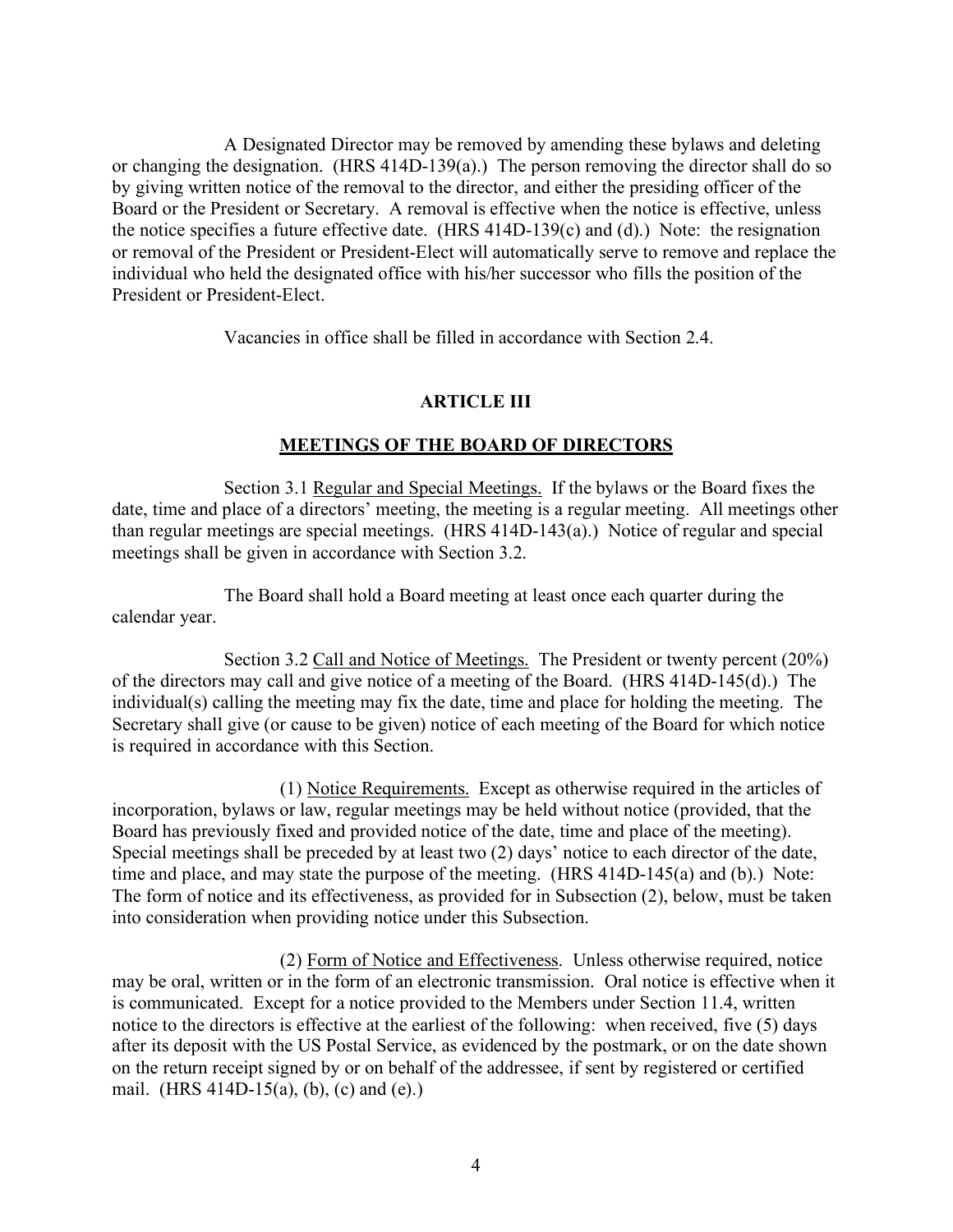Notice may be provided by electronic transmission; provided, that the director to whom the notice is given consents ("electronic transmission" means any form of communication that does not involve the transmission of paper and that creates a record). The following means of electronic transmission shall be deemed to have been given as follows:

- a) If by facsimile, when directed to a number at which the director has consented to receive notice;
- b) If by electronic mail, when directed to an electronic mail address at which the director has consented to receive notice;
- c) If by posting on an electronic network together with separate notice to the director of the specific posting, upon the later of the posting and the giving of the separate notice; and
- d) If by any other form of electronic transmission, when directed to the director.

 A director may revoke such consent by written notice or electronic transmission to the Corporation. Such consent shall be deemed to be revoked if (1) the Corporation is unable to deliver by electronic transmission two consecutive notices in accordance with the consent and (2) such inability becomes known to the Secretary or other person responsible for giving notice; provided, that the inadvertent failure to treat the inability to give electronic notice as a revocation shall not invalidate any meeting or other action.

 If the Hawaii Nonprofit Corporations Act prescribes notice requirements for particular circumstances, those requirements shall govern. If the articles of incorporation or these bylaws prescribe notice requirements, which are not inconsistent with this Section or the Nonprofit Corporations Act, those requirements shall govern. (HRS 414D-14; -15(i), (j) and  $(k)$ .)

 (3) Waiver of Notice. A director may waive any required notice by submitting a written and signed waiver or by attending or participating in a meeting, unless the director at the beginning of the meeting or prior to a vote on a matter not noticed in conformity with law or these bylaws objects to the lack of notice and does not thereafter vote for or assent to the objected to action. (HRS 414D-146.)

 Section 3.3 Decision-Making By Meeting and Quorum. The Board of Directors shall make decisions by holding a meeting at which a quorum is present either in person and/or by wireless communication, as described below. Alternatively, the Board may make decisions without holding a meeting under Section 3.4. In making any such decision, a director may not vote by proxy.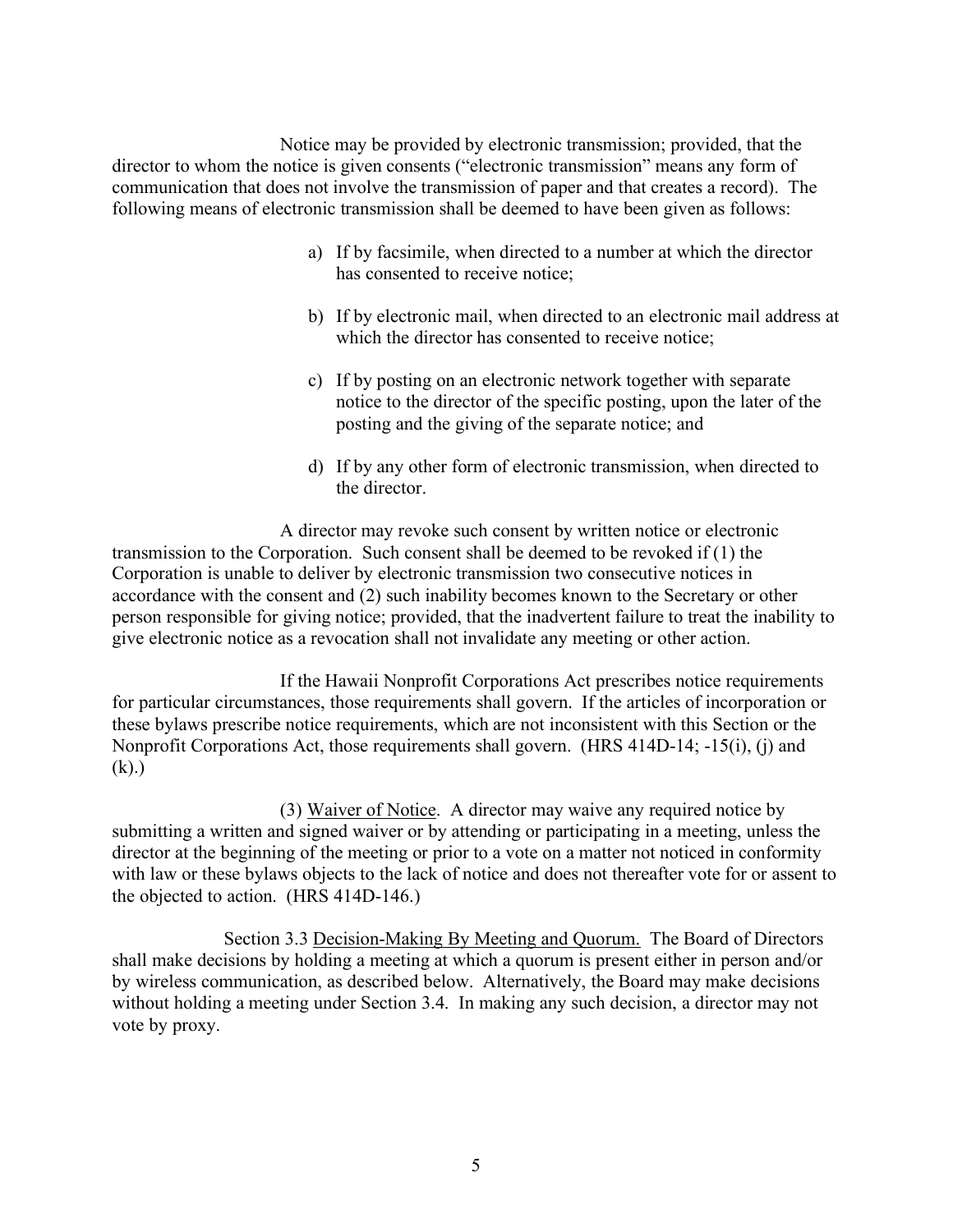Where Board decisions will be made at a meeting, a majority (that is, more than half) of the directors in office will constitute a quorum. (HRS 414D-147(a).) If a quorum is present, the affirmative vote of a majority of the directors present shall be the act of the Board, unless the Hawaii Nonprofit Corporations Act, articles of incorporation or these bylaws require a greater vote. (HRS 414D-147(b).) Each director shall be entitled to one (1) vote.

 In establishing a quorum, the Board may allow any director (or all directors) to participate in the meeting by any means of communication whereby all participating directors can hear each other at the same time (e.g., telephone conference). Participation by such means whereby all directors can hear each other at the same time shall constitute presence in person at a meeting. (HRS 414D-143(c).)

Section 3.4 Decision-Making Without Meeting. Any action permitted to be taken at a meeting of the Board of Directors may be taken without a meeting if all the directors unanimously sign one or more written consents describing the action taken and include such consent(s) in the corporate records.

 "Written consent" includes a consent executed by an electronic or digital signature; provided that the Corporation employs reasonable measures to authenticate the electronic or digital signature. Reasonable measures include commercially available security measures used by board meeting portal systems.

 The action taken is effective when the last director signs the consent, unless the consent specifies a different effective date. Such consent(s) shall have the same effect as a meeting vote. (HRS 414D-144.)

#### **ARTICLE IV**

#### **COMMITTEES OF THE BOARD AND ADVISORY COMMITTEES**

The Corporation may have two types of committees: committees of the board and advisory committees. A "committee of the board" is a committee of the Board of Directors that can exercise the authority of the Board and consists solely of directors (that is, two (2) or more members of the Board). The Board may create committees of the board and appoint directors to serve on them by an affirmative vote of a majority of the Board members. (Note: the vote to create a committee of the board is greater than the vote to create an advisory committee described below.)

 Each committee of the board may exercise such authority of the Board of Directors as specified by the Board. However, a committee of the board may not authorize distributions; approve or recommend to Members dissolution, merger, or the sale, pledge, or transfer of all or substantially all of the Corporation's assets; elect, appoint or remove Board members or fill vacancies on the Board or on committees; or adopt, amend, or repeal the articles of incorporation or bylaws.  $(HRS 414D-148(a), (b), (d)$  and  $(e).)$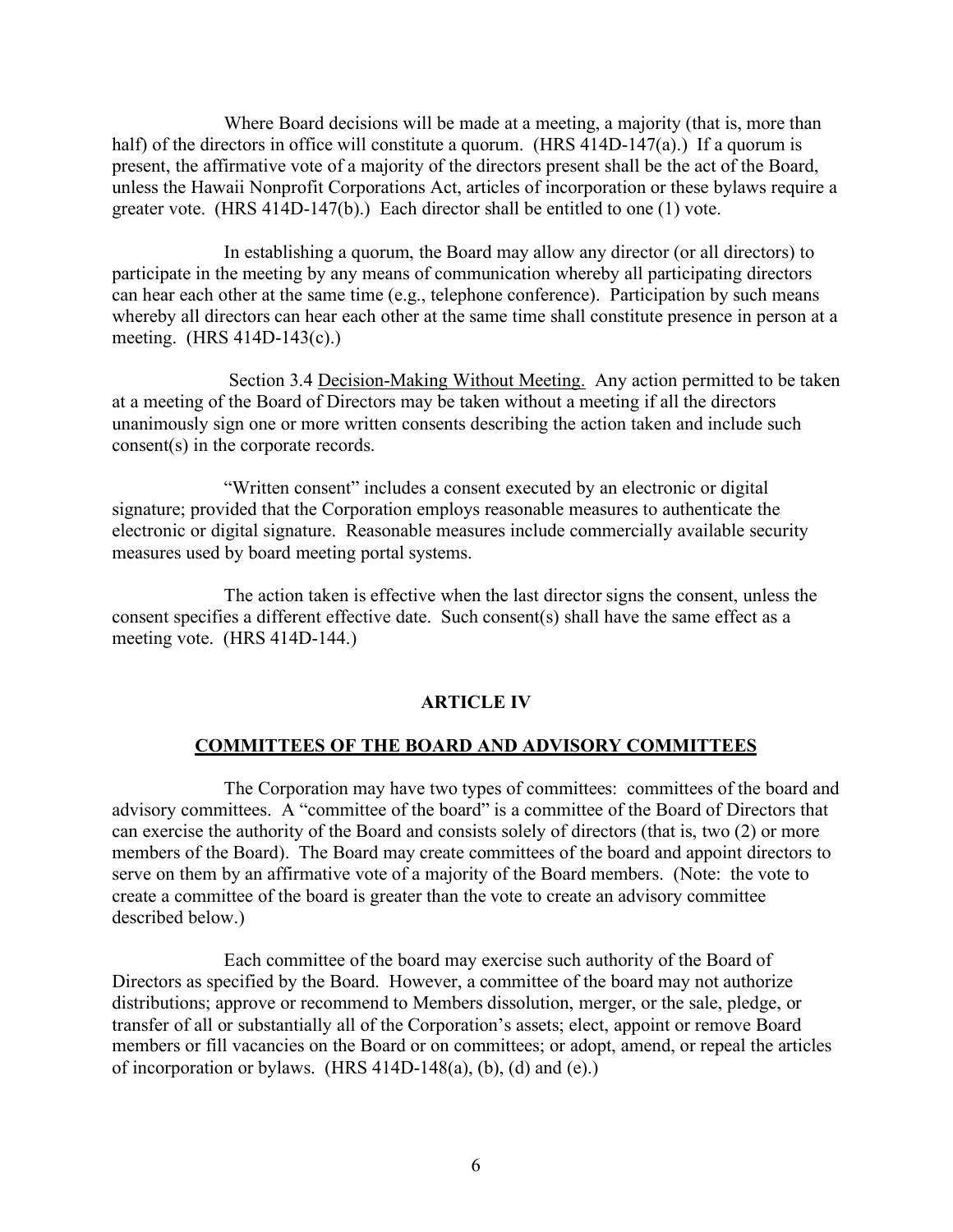Sections 3.1 to 3.4, above, that govern meetings of the Board apply to committees of the board and their members. (HRS 414D-148(c).)

 An "advisory committee" is a committee that does not exercise Board authority. Advisory committee members may include non-Board members. The Board may create advisory committees by a majority vote of the directors at a meeting at which a quorum is present. Advisory committees shall have such powers as authorized by the Board; provided, however, that advisory committees may only act in an advisory capacity to the Board and cannot exercise Board authority.

 Committees of the board and advisory committees may further be classified as standing or special (ad hoc) committees. Standing committees are those committees with a continuing existence. Special committees are those committees created for a special situation and whose existence may not be permanent.

# **ARTICLE V**

## **OFFICERS**

Section 5.1 Designation and Authority. The officers of the Corporation shall be the President, President-Elect, Treasurer, Secretary, and other officers as determined by the Board of Directors. The officers shall perform the duties and have the authority as set forth in these bylaws, prescribed in a resolution of the Board, or directed by an authorized officer. (HRS 414D-153(a); -154.)

Section 5.2 Succession/Election, Qualifications and Term of Office.

- 1) President: The President-Elect shall succeed to the office of the President at the completion of the President's term in office.
- 2) Election of the President-Elect: The Members entitled to vote shall elect the President-Elect at the annual meeting of the Membership or at a special Membership meeting as the Board may determine. The candidates for the office of the President-Elect must be Members in good standing of the Corporation and shall be selected in accordance with the procedures in Section 2.3, Subsection 2), of these bylaws. (HRS 414D-153(a) and (d).)
- 3) Election of the Treasurer and Secretary: The Board of Directors shall elect the Treasurer and Secretary at a regular or special meeting of the Board (or at such meeting of the Members as the Board may determine). The candidates for the offices of the Treasurer and Secretary must be members of the Board. (HRS 414D-153(a) and (d).)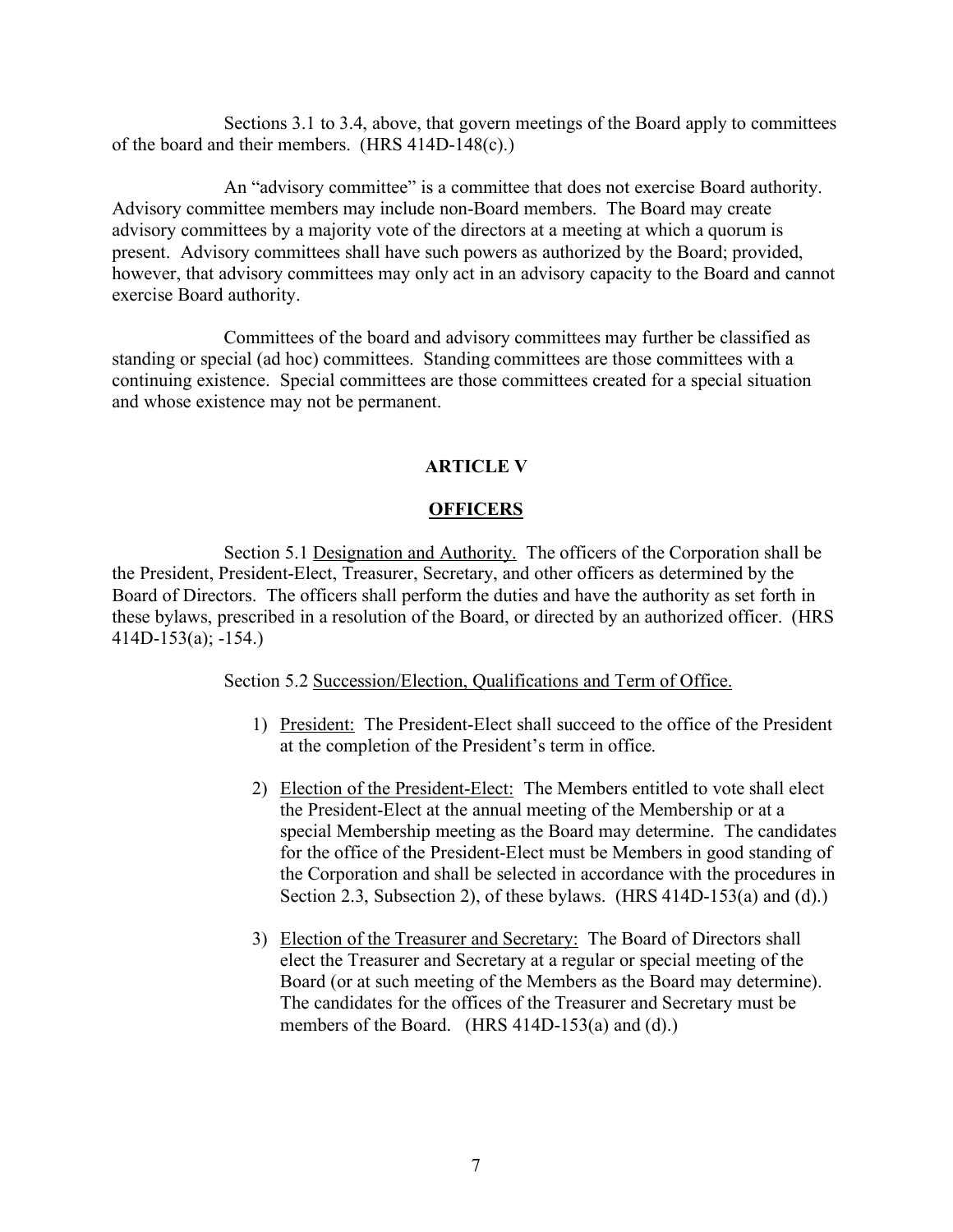4) Term of office; Succession; Limit on Holding Office For Immediate Past President: All officers shall serve a term of one (1) year. At the completion of the one-year term of the President, the President-Elect shall succeed to the office of the President. The Treasurer and Secretary may hold office for successive terms. Upon the completion of the one-year term of the President, he/she (as the immediate past President) may not seek or hold office of the President-Elect in the next election. The same individual may hold more than one office in the Corporation, provided that not less than two (2) persons shall be officers. (HRS 414D-153(a), (c) and (d).)

Section 5.3 Resignation and Removal; Vacancies. An officer may resign by delivering notice to the Corporation and the resignation will be effective when the notice is effective unless the notice specifies a future effective date. If the resignation is made effective at a future date and the Board accepts that future date, the Board of Directors may fill the pending vacancy for the remainder of the term before the effective date, provided the successor does not take office until the effective date. The Board may remove an officer at any time with reasonable cause. (HRS 414D-156.)

Section 5.4 President. The President shall preside at all meetings of the Board of Directors and Membership. The President shall have general charge and supervision of the Corporation. The President shall work with the other officers, directors and staff, if any, to ensure that the Corporation complies with State and federal mandates, including those described in Articles VII and VIII. The President shall perform such other duties as are incident to the office or are required by the Board. (HRS 414D-154.)

 Section 5.5 President-Elect. The President-Elect shall assist the President and in the President's absence, perform the duties of the President and have all the powers of and be subject to all the restrictions upon the President. The President-Elect shall have such powers and perform such other duties as from time to time may be prescribed by the Board of Directors or President. (HRS 414D-154.)

Section 5.6 Treasurer. The Treasurer shall exercise general supervision over the receipt, custody, and disbursement of corporate funds. The Treasurer shall work with the Corporation's tax advisor, as necessary, to ensure that periodic and annual State and federal tax filings are timely prepared, as described in Section 7.2(2). The Treasurer shall perform all other duties assigned by the Board of Directors or President. (HRS 414D-154.)

Section 5.7 Secretary. The Secretary shall have the following duties:

- 1) Prepare (or cause to be prepared) the minutes of directors', committee, and Member meetings;
- 2) Give (or cause to be given) proper notice of all meetings of the Board of Directors, committees, and Members under Sections 3.2, Article IV and Section 11.4;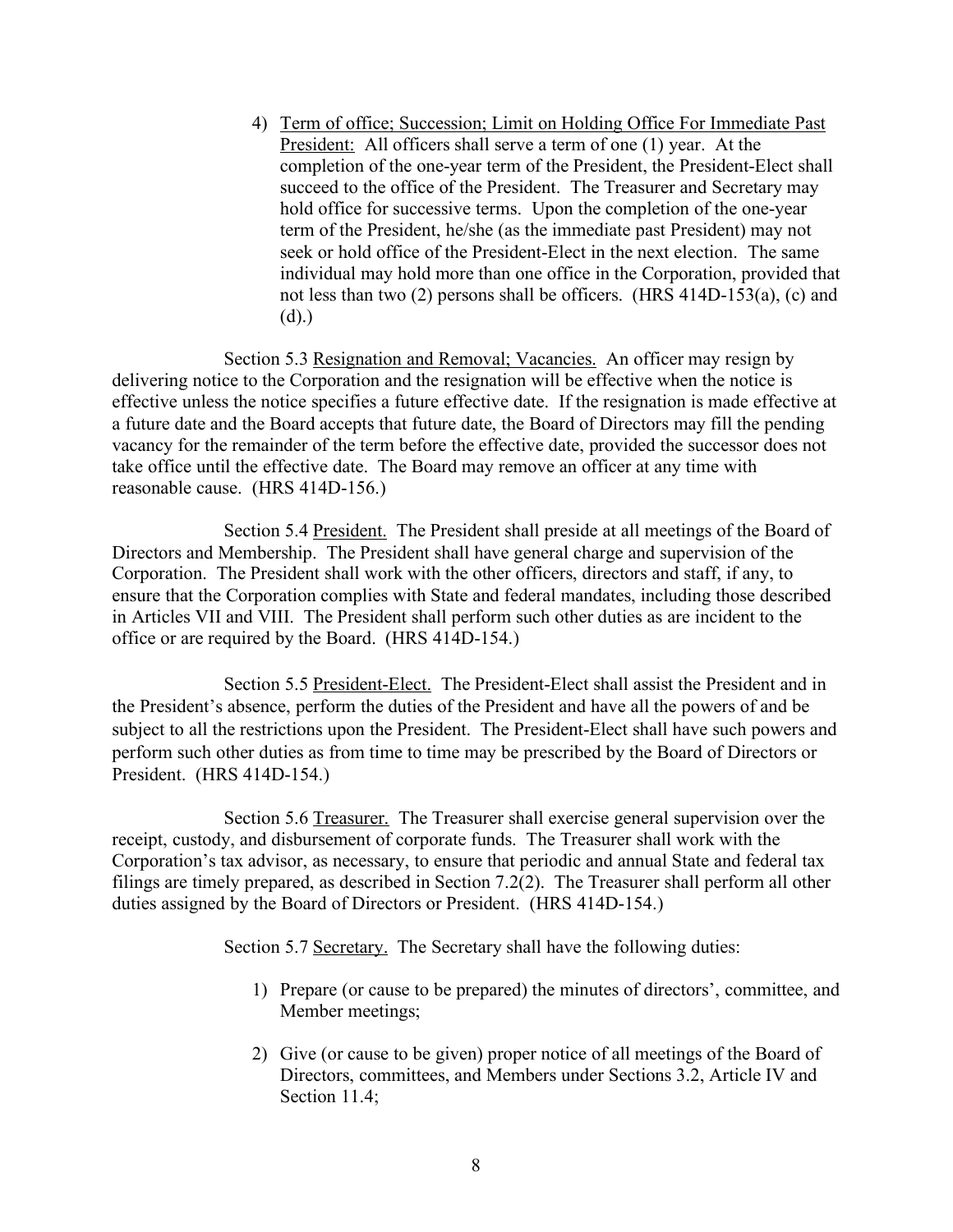- 3) Authenticate records;
- 4) Keep and maintain (or cause to be kept and maintained) the records and reports described in Section 7.1(4); and
- 5) Perform all other duties assigned by the Board of Directors or President. (HRS 414D-14; -153(b); -154.)

## **ARTICLE VI**

## **STANDARDS OF CONDUCT: DIRECTORS AND OFFICERS**

 A director and an officer shall discharge his or her duties as a director/officer or member of a committee in good faith, in a manner that is consistent with the director's/officer's duty of loyalty to the Corporation, with ordinary care, and in the best interests of the Corporation and Members. In performing such duties, a director and an officer are entitled to rely on information, opinions, reports, or statements if prepared or presented:

- 1) By one or more officers or employees of the Corporation who the director or officer reasonably believes to be reliable and competent in the matters presented,
- 2) By legal counsel, public accountants, or other persons regarding matters the director or officer reasonably believes are within the person's professional or expert competence, or
- 3) In the case of a director, by a committee of the board (see Article IV) of which the director is not a member regarding matters within its jurisdiction and the director reasonably believes the committee merits confidence.

 A director or officer is not acting in good faith if the director or officer has knowledge, which would make reliance upon these persons or the committee unwarranted.  $(HRS 414D-149(a) - (c); -155(a) - (c).)$ 

# **ARTICLE VII**

## **ADMINISTRATION AND COMPLIANCE**

## Section 7.1 Corporate Requirements and Records.

 (1) State Annual Report to be Filed. The Corporation shall file an annual report with the State Department of Commerce and Consumer Affairs ("DCCA") on a form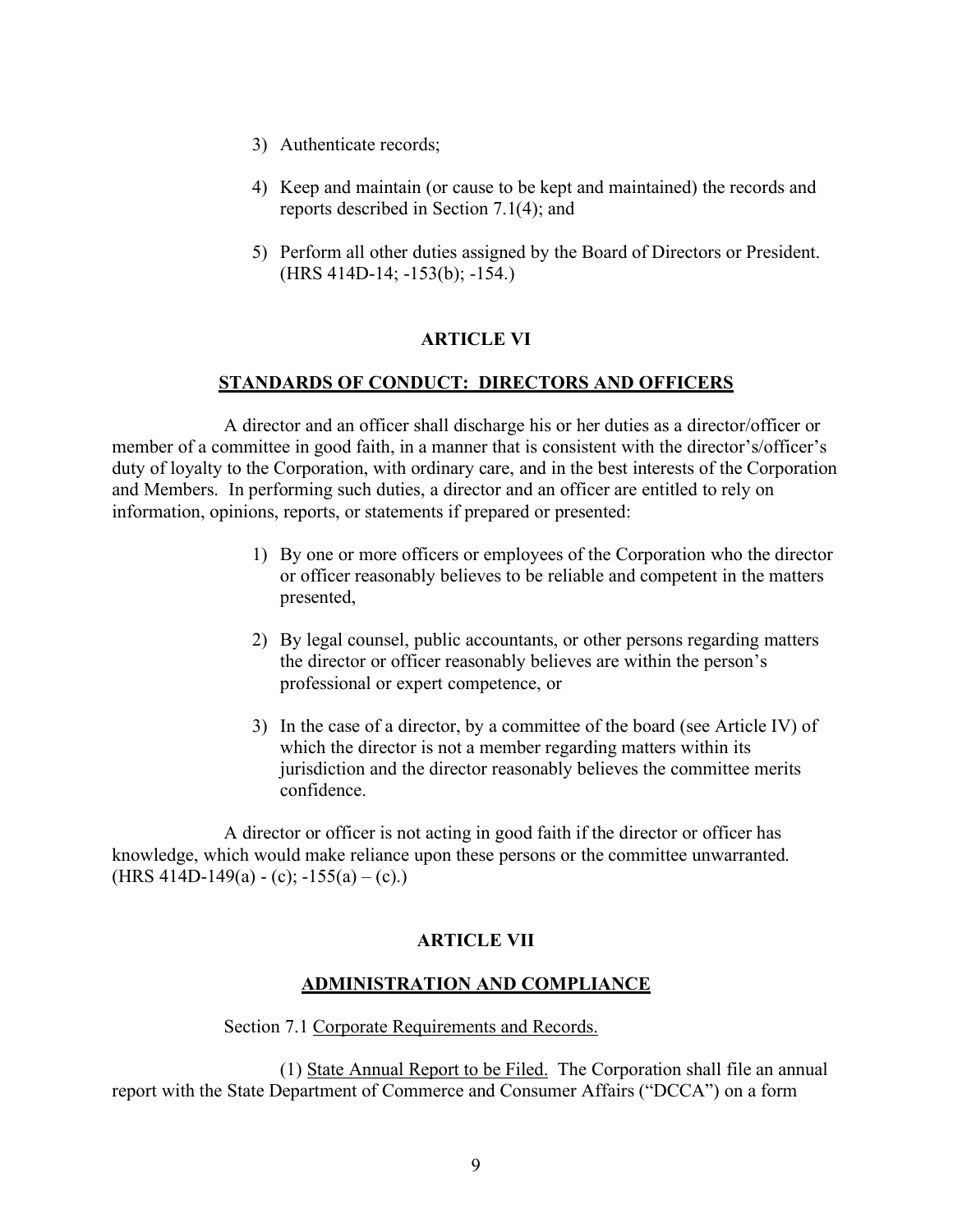furnished by the DCCA. The annual report allows the DCCA to keep up-to-date on information required by the State on the statutory requirements to be a Hawaii nonprofit corporation. The annual report shall be filed each year. (HRS 414D-308.)

(2) Maintenance of Mailing Address and Agent. The Corporation shall continuously maintain in this State a mailing address of its principal office, a registered agent and a business street address of the agent. To change the mailing address, agent or address of the agent, the Corporation must file a form provided by the DCCA. This can also be done in the State annual report if it is due (see Subsection 7.1(1), above). (HRS 414D-71; -72.) Notification to be made in the event of any change to the mailing address and other matters are addressed, next.

 (3) Reporting Changes to the IRS and State. A tax-exempt organization, as the Corporation, must report name, address and structural operational changes to the IRS (United States Dept. of the Treasury, Internal Revenue Service, Pub. 557: Tax-Exempt Status for Your Organization (Rev. January 2020), pp.20-21), and may also be required to notify the DCCA and/or State Department of Taxation. The notice should include all supporting documentation filed with the DCCA or other agency to make the change, if any.

 (4) Records to be Kept. The Corporation shall maintain the following records, as well as others necessary to the operations of the Corporation:

- a) Permanent records of the following: minutes of the meetings of the Members and Board of Directors, a record of all actions taken by the Board or Members without a meeting under Sections 3.4 and 11.8, and a record of all actions taken by committees of the board as authorized under Article IV;
- b) Appropriate accounting records;
- c) An alphabetical list of the names and addresses of the Members by class and indicating the number of votes each Member is entitled to cast;
- d) The articles of incorporation, bylaws, and all amendments in effect;
- e) Resolutions adopted by the Board relating to the Members' characteristics, qualifications, rights, limitations, and obligations;
- f) Records of all actions approved by the Members for the past three (3) years;
- g) Financial statements furnished to the Members under Hawaii Revised Statutes Section 414D-306 (see Section 12.3) for the past three (3) years;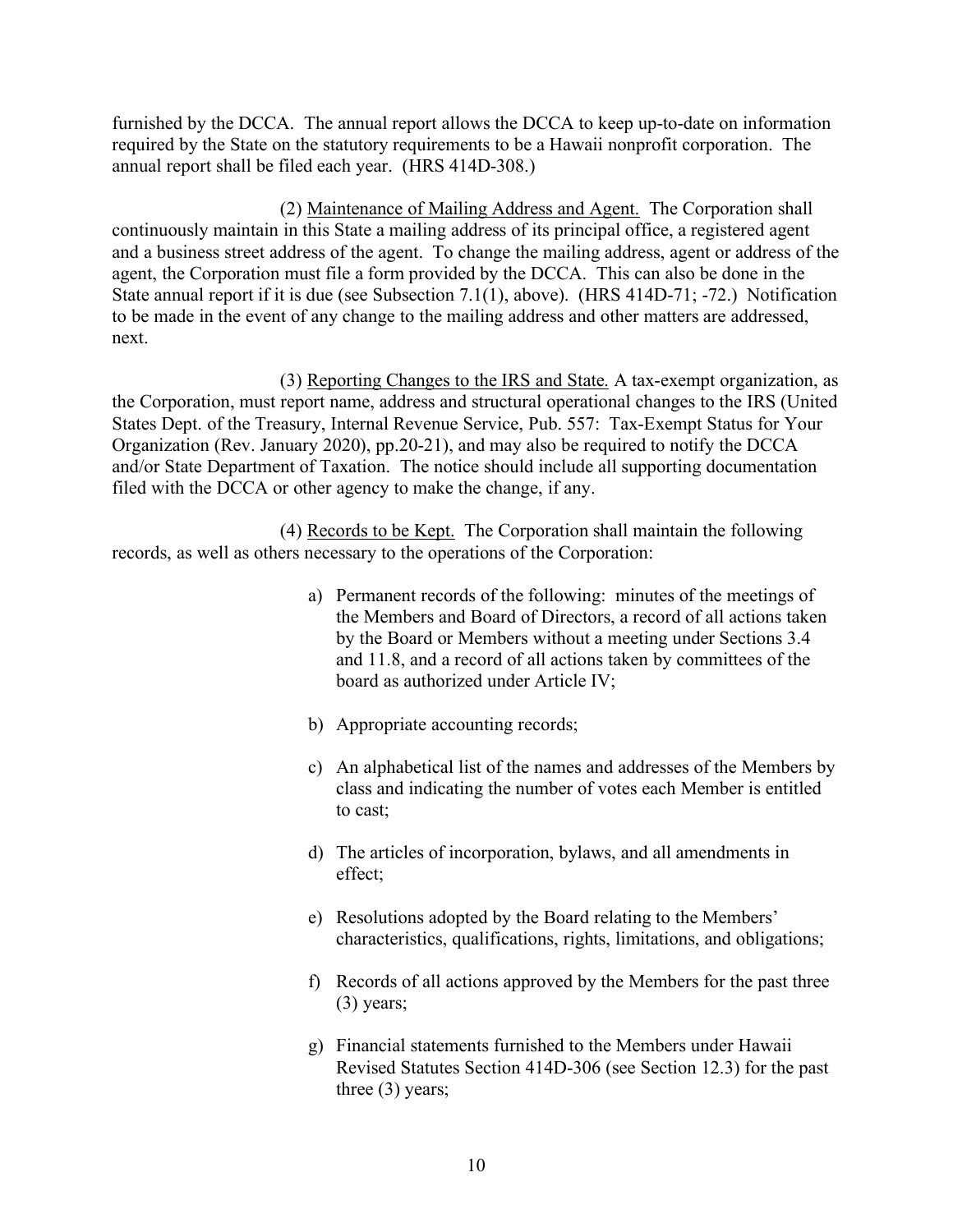- h) A list of the names and business or home addresses of the current directors and officers;
- i) The most recent State annual report filed with the DCCA under Section 7.1(1). (HRS 414D-301)

All such records and others necessary to the operations of the Corporation shall be maintained in accordance with the Corporation's Document Retention and Destruction Policy.

 (5) Designation of Persons With Signing Authority.The Board of Directors shall designate by resolution an individual or individuals to sign checks, contracts and other instruments, as approved by the Board. In the absence of any specific designation of authority, checks of five hundred dollars (\$500) or more shall require the signatures of the Treasurer and either the President or President-Elect. For checks less than five hundred dollars (\$500), the signature of the President, President-Elect or the Treasurer shall be sufficient. Unless authorized by the Board, no director, officer, agent or employee of the Corporation shall have any power or authority to bind the Corporation by any contract or other instrument. (HRS 414D-52(17).)

 (6) Regular Review of Articles and Bylaws. The Board of Directors shall review the articles of incorporation and these bylaws on a regular basis to ensure that they reflect the current exempt purposes of the Corporation and comply with existing operations and State and federal laws. All amendments to the bylaws shall be consistent with the articles of incorporation. (HRS 414D-187.)

 (7) Hawaii Compliance Express (HCE). The Corporation shall consider the following if it plans to conduct business as a vendor for State or county agencies: Organizations that plan to conduct business as a vendor for State or county agencies are generally required to utilize the HCE to obtain proof of compliance prior to an award for funding. The HCE is an electronic system that allows vendors doing business with State or county agencies to quickly and easily obtain proof that they are compliant with applicable laws. The HCE certificate, "Certificate of Vendor Compliance," is submitted in place of a tax clearance, labor certificate, and a Certificate of Good Standing required by Hawaii's procurement and administrative rules. This certificate of vendor compliance is also utilized as proof of tax clearance and good standing for contracts for health and human services under Hawaii law. (See FAQ at vendors.ehawaii.gov.)

 (8) Make required disclosures. All Hawaii nonprofit corporations that are tax-exempt, as the Corporation, must make the following documents available for public inspection and copying upon request and without charge (except for a reasonable charge for copying):

> $\triangleright$  Application for exemption (Form 1023) and all documents submitted in support of the application.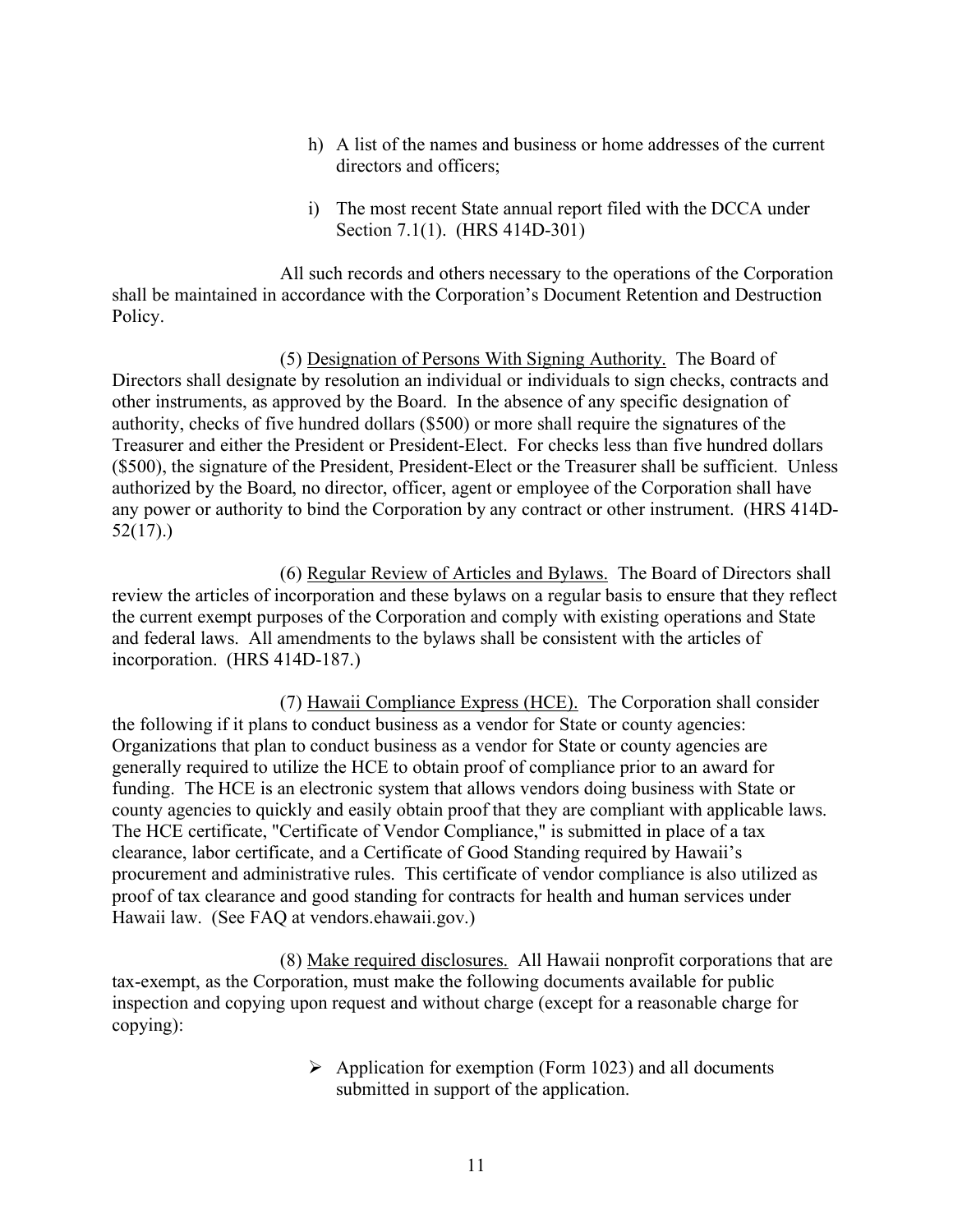- $\triangleright$  The IRS exemption ruling letter.
- $\triangleright$  Annual information return (Form 990 Series) with schedules, attachments and supporting documents (note: if you file Form 990/990-EZ you do not need to disclose the names/addresses of the contributors listed in Schedule B; certain other information may be withheld).
- $\triangleright$  Form 990-T (used to report information regarding unrelated business income) with certain limitations.

 The Corporation may place reasonable restrictions on the time, place and manner of in-person inspection and copying and may charge a reasonable fee for providing copies. The Corporation does not have to comply with individual requests for copies if it makes the documents widely available; for example, on a website. (See Compliance Guide for 501(c)(3) Public Charities, IRS Pub. 4421- PC (Rev. 3-2018), pp. 21-23.) The Corporation shall consult with its tax advisor, as necessary, to ensure compliance with the disclosure requirements of the IRS.

## Section 7.2 Fiscal Year, Taxes and Tax Exemption.

 (1) Fiscal Year. The fiscal year of the Corporation is January 1 through December 31, or as the Board of Directors may otherwise determine.

 (2) State and Federal Taxes; Annual Filings. Hawaii imposes three taxes that are potentially applicable to the Corporation: income, general excise, and use taxes. Employment and other State, federal and local taxes may also be applicable. The Board of Directors shall consult with the Corporation's tax advisor, as necessary, to ensure that all periodic and annual State and federal filings are timely submitted and taxes are properly paid.

 (3) Public Support. The Corporation must be publicly supported in order to maintain tax-exempt status. (See IRS Publication 557 (Rev. Jan. 2020), pp. 32-41.) The Board of Directors shall consult with the Corporation's tax advisor, as necessary, to ensure that the Corporation maintains the required "public support" to satisfy the IRS's public support test.

(4) Real Property Tax Exemption on Oahu. The Corporation may consider the following (and file an appropriate application) if it may benefit from an exemption from real property taxes as an owner of real property or lessee on Oahu by passing such benefit on to the property owner: The Revised Ordinances of Honolulu (ROH) exempts from real property taxes on certain designated real property exclusively used for nonprofit purposes. The designated properties include real property owned in fee simple or leased or rented for a period of one year or more by a corporation or association. (See Revised Ordinances of Honolulu (ROH) Section 8-10.10.) Note: the neighbor islands may have a similar ordinance and the Corporation may wish to consult with the county of a particular island in this regard, as necessary.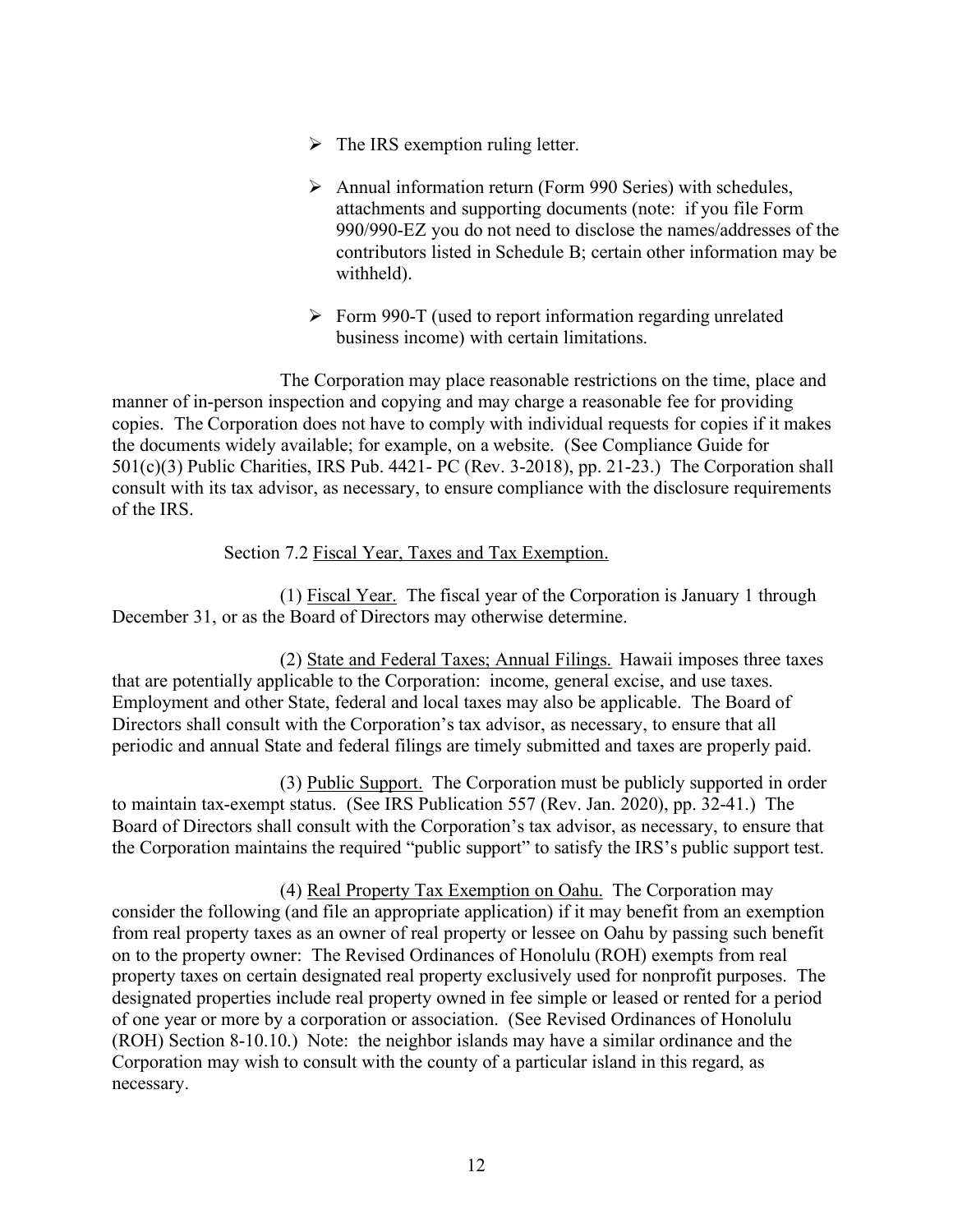# Section 7.3 Solicitation and Registration With State Attorney General.

 (1) Registration With Attorney General Prior to Solicitation. The Corporation shall register with the State department of the attorney general before conducting any solicitation for money or thing of value, as defined in Hawaii Revised Statutes Section 467B-1. Such registration must be completed at such time and include such financial and other reports as required under the law.

 Certain exemptions to this registration rule exist. (Note: Under HRS 467B-11.5, charitable organizations that are exempt from registration include, but are not limited to, organizations that normally receive less than \$25,000 in contributions annually and do not pay for a professional solicitor/fundraising counsel.) A corporation that is exempt must apply to the department of the attorney general to be exempt from the registration requirement. (For more information, see the Hawaii Charity Registration System at ag.hawaii.gov/tax/; HRS 467B-2.1(a) and -11.5.)

 (2) Use of Unregistered Professional Persons Prohibited. The Corporation shall not use the services of an unregistered professional solicitor or professional fundraising counsel as defined in Chapter 467B of the Hawaii Revised Statutes in the solicitation of contributions. (HRS 467B-9(o).)

#### **ARTICLE VIII**

## **LIMITATIONS: DISTRIBUTIONS; LOANS/GUARANTIES; PRIVATE INTEREST/LEGISLATIVE ACTIVITIES; CONFLICTS OF INTEREST**

Section 8.1 Distributions Prohibited. The Corporation shall not make any distribution, except as otherwise authorized under the law. "Distribution" means "the payment of a dividend or any part of the income or profit of a corporation to its members, directors, or officers." (HRS 414D-14; -231; -232.)

 Section 8.2 Loans or Guaranties Prohibited. The Corporation shall not lend money to or guaranty the obligation of a director or officer of the Corporation. (HRS 414D-151(a).)

 Section 8.3 Restrictions--Private Interest; Political and Legislative Activities. The Corporation shall ensure that it complies with the following mandates by consulting with its tax advisor, as necessary:

> 1) Private Benefit and Inurement. The Corporation shall not allow more than an insubstantial accrual of private benefit to individuals or organizations. This restriction is to ensure that a tax-exempt organization serves a public interest, not a private one. Accordingly, no part of the Corporation's net earnings may inure to the benefit of any person who has a personal or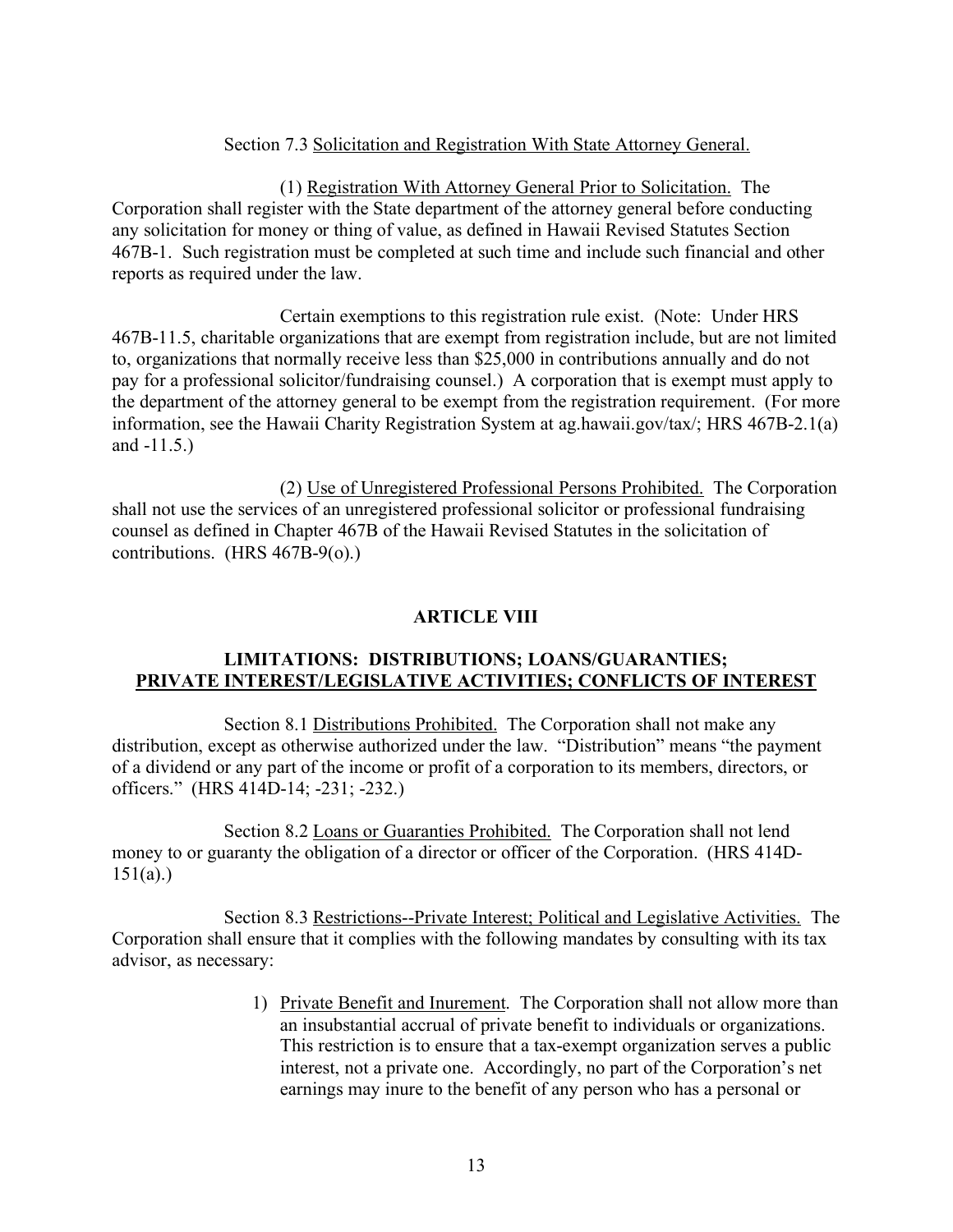private interest in the activities of the Corporation such as an officer, director, or a key employee. (IRS Compliance Guide for  $501(c)(3)$  Public Charities, Pub. 4221-PC (Rev. 3-2018).)

- 2) Political Campaign Intervention. The Corporation shall not participate or intervene in any political campaign on behalf of (or in opposition to) a candidate for elective public office. Contributions to political campaign funds or public statements of position made on behalf of the Corporation in favor of or in opposition to any candidate for public office is a violation of this prohibition against political campaign activity. (IRS Compliance Guide for 501(c)(3) Public Charities, Pub. 4221-PC (Rev. 3-2018).)
- 3) Legislative Activities. The Corporation shall not engage in substantial legislative activity, commonly referred to as lobbying. An organization will be regarded as attempting to influence legislation if it contacts, or urges the public to contact, members or employees of a legislative body for purposes of proposing, supporting or opposing legislation or if the organization advocates the adoption or rejection of legislation. (IRS Compliance Guide for 501(c)(3) Public Charities, Pub. 4221-PC (Rev. 3- 2018).)

 Section 8.4 Managing Conflicts of Interest/Excess Benefit Transactions Prohibited. The Board of Directors shall ensure that the affairs of the Corporation are managed in an ethical manner without improper conflicts of interest by following the mandates of the Corporation's Conflict of Interest Policy. The Board shall further ensure that transactions with "interested persons" conform to the IRS's intermediate sanctions regulations, which are incorporated in the Policy. (26 CFR 53.4958-4.)

## **ARTICLE IX**

## **LIMITATION OF DIRECTOR LIABILITY AND INDEMNIFICATION**

The personal liability of a director to the Corporation and the Members for any monetary damage because of a breach of his or her duties to the Corporation and the Members shall be limited to the extent specified in Article VII of the articles of incorporation and the Hawaii Nonprofit Corporations Act. (HRS 414D-32(b)(5).) The Corporation shall further indemnify and advance expenses to a Board member and an officer, employee, or agent of the Corporation consistent with Article VII of the articles of incorporation and the Act. (HRS 414D-160 to -167.)

 If the Corporation indemnifies or advances expenses under Article VII of the articles of incorporation in connection with a proceeding by or in the right of the Corporation, the Corporation shall report such action taken in writing to the Members with or before the notice of the next meeting of the Members. (HRS 414D-307.)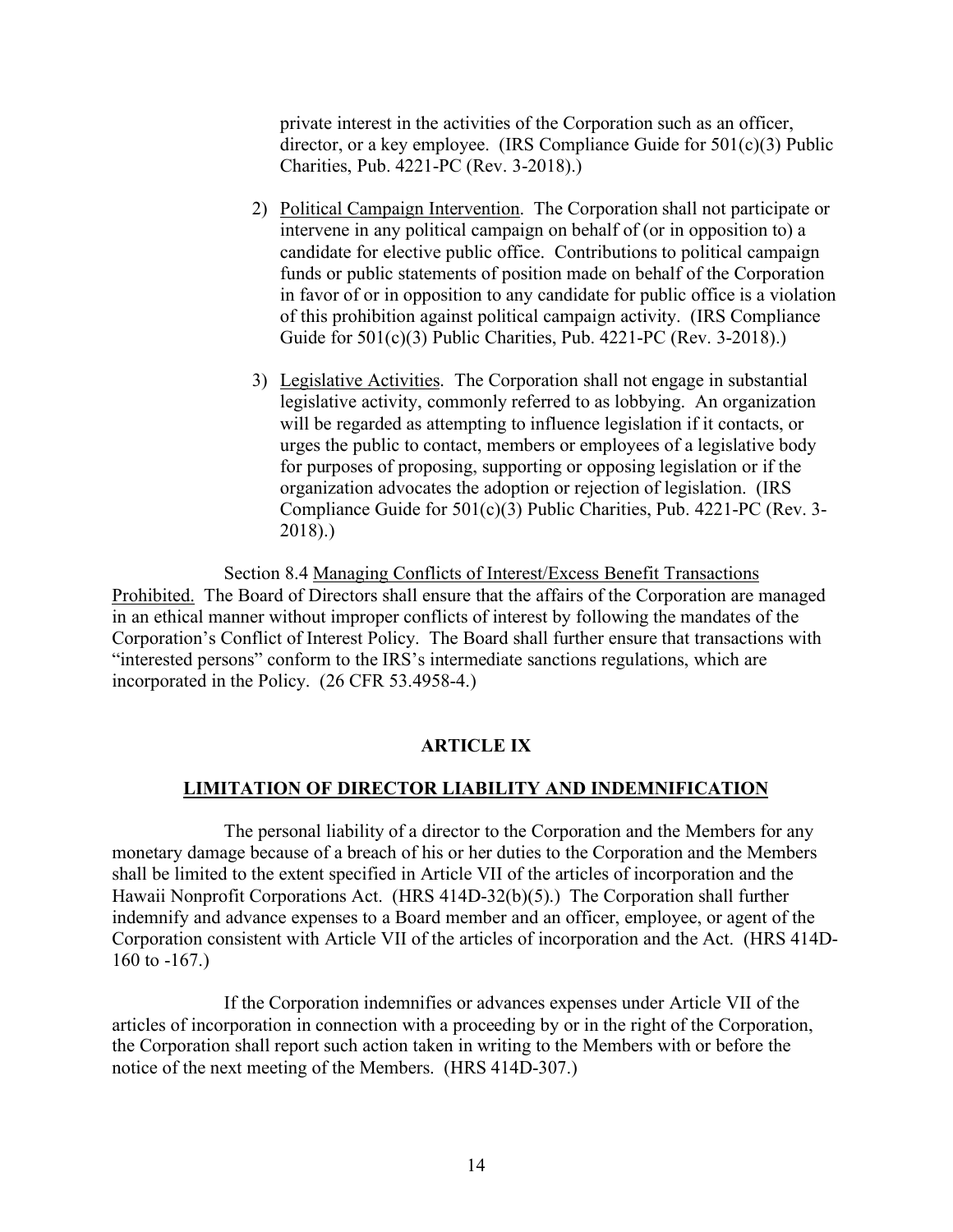## **ARTICLE X**

## **MEMBERS AND MEMBERSHIPS**

 Section 10.1 Members of Record. The Members of the Corporation shall consist of those persons who are admitted into the Membership under the provisions of the articles of incorporation, bylaws and resolutions adopted by the Board. Membership in the Corporation is evidenced by the Corporation's current list of Members. (HRS 414D-81(a).)

 Section 10.2 Classes of Membership and Good Standing; Admissions, Qualifications and Rights.

- 1) Classes of Membership; Benefits/Limitations and Good Standing: The Members of the Corporation shall consist of the following classes of Membership:
	- $\triangleright$  Individual Membership: Individual Members shall consist of those individuals who are interested in furthering the purposes of the Corporation and endeavors for accomplishing those purposes. Individual Members in good standing shall enjoy all the benefits of Membership, with such limitations as described in the bylaws and determined by the Board of Directors, and have the right to vote on matters submitted to a vote of the Members. Individual Members in good standing may hold office as a director and/or officer of the Corporation.
	- Ø Institutional Membership: Institutional Members shall consist of organizations and companies, including but not limited to partnerships, corporations and associations, who are not otherwise eligible for Individual Membership and are interested in furthering the purposes of the Corporation and endeavors for accomplishing those purposes.

Institutional Members in good standing shall enjoy all the benefits of Membership, with such limitations as described in the bylaws and determined by the Board of Directors, and have the right to vote on matters submitted to a vote of the Members.

Each Institutional Member shall notify the Corporation in writing of its delegate, who shall represent the Member until the next annual Membership meeting unless prior notification of a substitute is received from the institution and accepted by the Board of Directors. A delegate as an individual, but not the Institutional Member, may hold office as a director and/or officer of the Corporation during the period of Institutional Membership.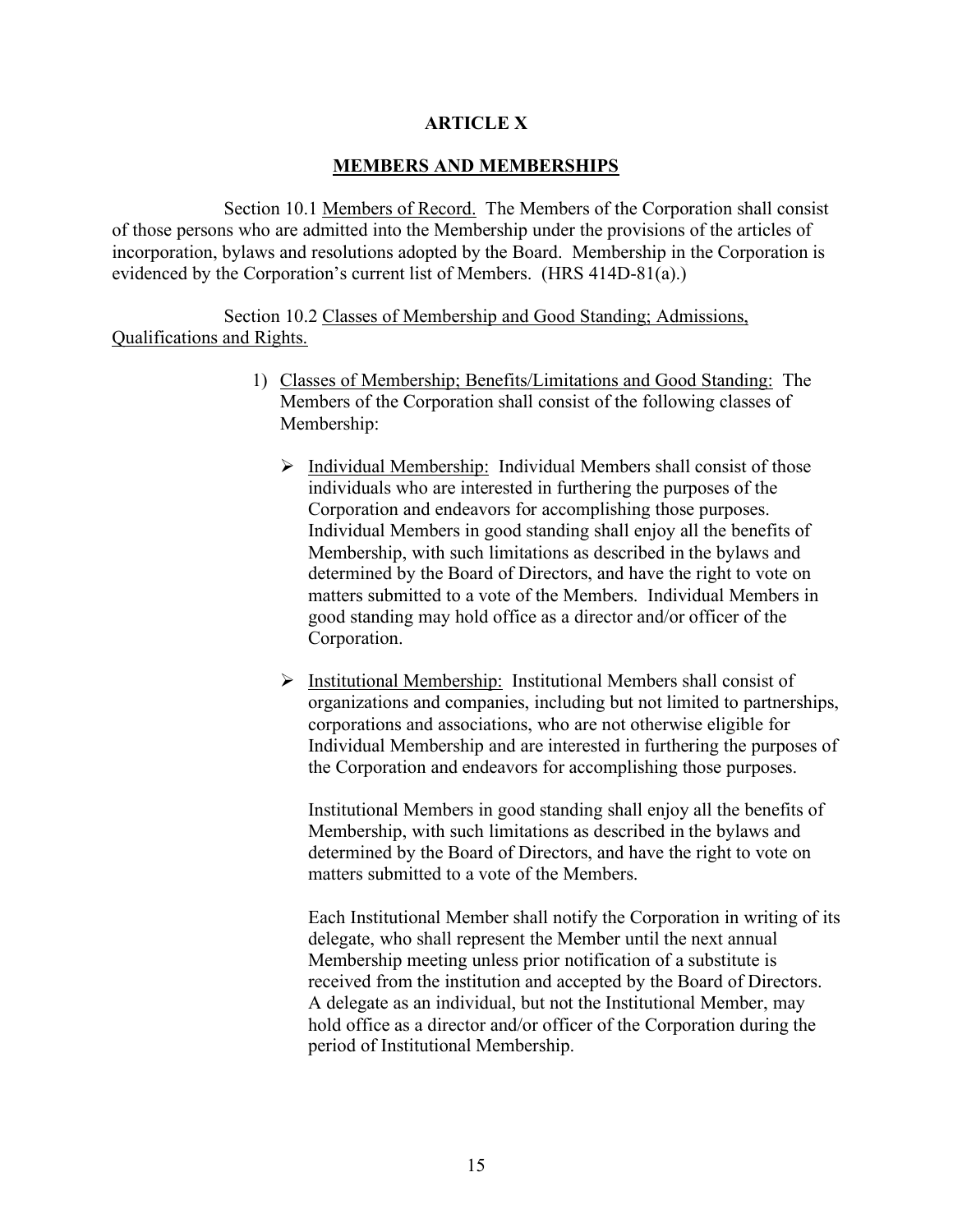Individual and Institutional Members who do not adhere to criteria applicable to Members and Memberships, appropriate standards of conduct or who otherwise fail to meet the qualifications of Membership as determined by the Board, shall be considered not in good standing and, as such, will not enjoy the benefits of Membership, including holding office or voting on matters submitted to a vote of the Members, and may be subject to such actions including those in Section 10.5.

The Board may establish other and/or additional criteria for Membership, as described below.

2) Admission, Qualifications and Member Rights: The Board of Directors shall have the power to establish conditions for admission of Members, admit Members, and issue Memberships. (HRS 414D-52(15); -131(b).) No person shall be admitted as a Member without the person's consent. (414D-81(b).) Except as described in these bylaws, the articles of incorporation and governing documents established by the Board, all Members shall have the same rights and obligations. (HRS 414D-84.)

Section 10.3 Member's Liability to Third Parties. A Member of the Corporation shall not, as such, be personally liable for the acts, debts, liabilities or obligations of the Corporation. (HRS 414D-85.)

Section 10.4 Resignation of Members. A Member may resign at any time by giving written notice to the Secretary. The resignation of a Member shall not release the Member from any obligations the Member may have to the Corporation as a result of obligations incurred or commitments made prior to such resignation. (HRS 414D-86.)

 Section 10.5 Termination, Expulsion or Suspension of Members. No Member may be expelled or suspended, and no Membership or Memberships may be terminated or suspended except pursuant to a procedure that is fair and reasonable and carried out in good faith. Under Hawaii law, the procedure will be deemed fair and reasonable when either:

- 1) The Corporation provides: (a) prior written notice to the Member not less than fifteen (15) days before the expulsion, suspension, or termination indicating the reasons therefor; and (b) an opportunity for the Member to be heard, orally or in writing, not less than five (5) days before the effective date of the expulsion, suspension, or termination by a person or persons authorized to decide that the proposed expulsion, suspension, or termination not take place; or
- 2) An alternative procedure is used that is fair and reasonable taking into consideration all the relevant facts and circumstances.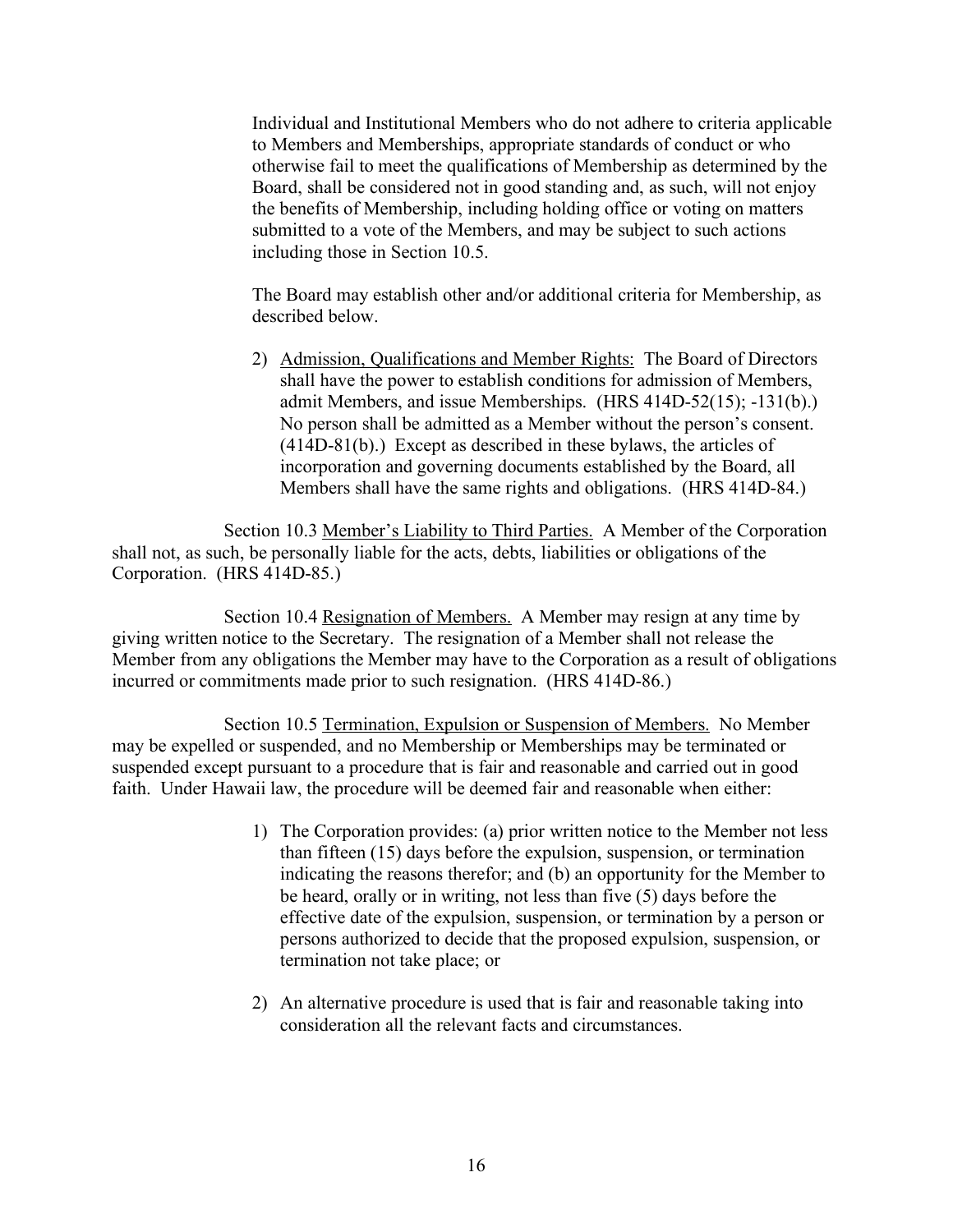Any written notice given by mail shall be sent to the last known address of the Member shown in the corporate records. A Member who has been expelled or suspended may be liable for dues, assessments, or fees as a result of the obligations incurred or commitments made prior to the expulsion or suspension. (HRS  $414D-89(a) - (c)$  and  $(e)$ .)

#### **ARTICLE XI**

#### **MEMBERS' MEETINGS AND VOTING**

#### Section 11.1 Annual, Regular and Special Membership Meetings.

(1) Required Annual Meeting/Regular Meetings. The Corporation shall hold an annual Membership meeting in each calendar year and may have other regular meetings as determined by the Board. At each annual meeting, the President and Treasurer shall report on the activities and financial condition of the Corporation and the Members shall consider and act upon such other matters as may be raised consistent with the notice requirements in Section 11.4. The failure to hold an annual or regular meeting at a time stated in or fixed in accordance with these bylaws shall not affect the validity of any corporate action. (HRS  $414D-101(a)$ , (b), (d), (e) and  $(f)$ .)

 (2) Special Meetings. The Board of Directors, President, or nine (9) Members entitled to vote may call special meetings of the Members. Such Members may call the meeting by submitting a signed and dated writing to an officer, describing the purpose for which the meeting is to be held; the close of business on the thirtieth  $(30<sup>th</sup>)$  day before delivery of the demand for a special meeting to the officer shall be the record date under Section 11.2 for the purpose of determining whether the nine (9) Member requirement has been met under this Section for determining if there is an adequate number of voting Members for calling a meeting.

 Upon delivery of the written request by the Members, the Corporation shall provide notice of the meeting to the Members in accordance with Section 11.4 within thirty (30) days. If such notice is not given, a person signing the demand may set the time and place of the meeting and give appropriate notice.

 Only those matters within the purpose or purposes described in the meeting notice required by Section 11.4 may be conducted at a special meeting of Members. (HRS 414D-102(a), (b), (c) and (e).)

 Section 11.2 Record Date: Determining Members Entitled to Notice, Vote, and Other. Under Hawaii law, the Corporation may set a date, called a "record date," to determine and set an official count of the Members for the purpose of providing notice, to vote or other action. (HRS 414D-107.) A record date allows the Corporation to use the official count of the Membership as of a predetermined date to ensure that it meets the notice and quorum requirements or taking other action since Members may join (or resign) from day-to-day.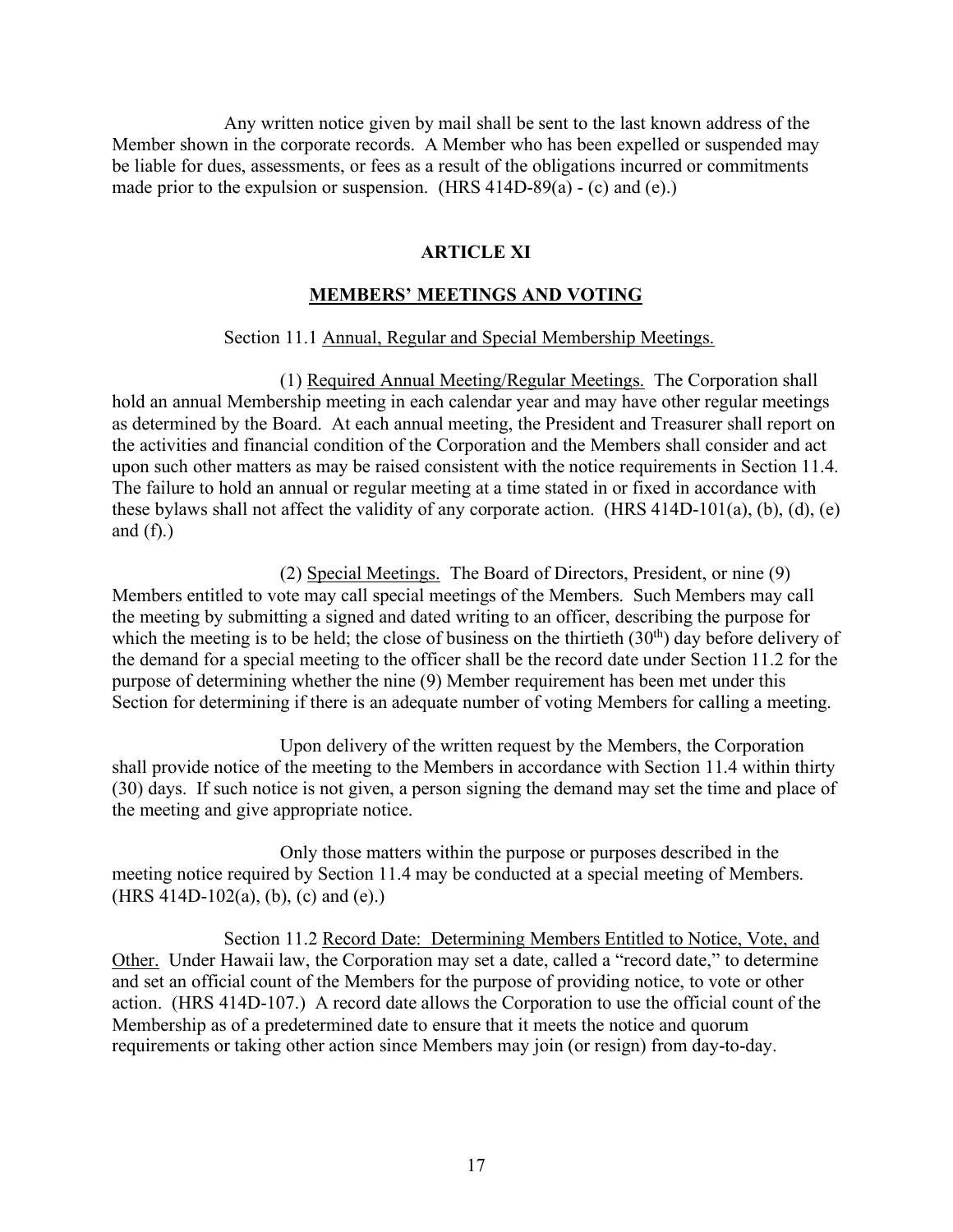(1) Record Date For Entitlement to Notice of Members' Meetings. The Board of Directors may fix a future date as the record date for determining the Members entitled to notice of a Members' meeting. If no such record date is fixed, Members at the close of business on the business day preceding the day on which notice is given, or if notice is waived, at the close of business on the business day preceding the day on which the meeting is held, are entitled to notice of the meeting. (HRS 414D-107(a).)

 (2) Record Date For Entitlement to Vote. The Board may fix a future date as the record date for determining the Members entitled to vote at a Members' meeting. If no such record date is fixed, Members on the date of the meeting who are otherwise eligible to vote are entitled to vote at the meeting. (HRS 414D-107(b).)

 (3) Record Date For Entitlement to Other Rights. The Board may fix a future date as the record date for the purpose of determining the Members entitled to exercise any rights in respect of any other lawful action. If no such record date is fixed, Members at the close of business on the day on which the Board adopts the resolution relating thereto, or the sixtieth  $(60<sup>th</sup>)$  day prior to the date of such other action, whichever is later, are entitled to exercise such rights. (HRS 414D-107(c).)

 A record date may not be more than seventy (70) days before the meeting or action requiring a determination of the Members occurs. A determination of Members entitled to notice of or to vote at a Membership meeting is effective for any adjournment of the meeting, unless the Board fixes a new date for determining the right to notice or the right to vote, which the Board must do if the meeting is adjourned to a date more than seventy days after the record date for determining Members entitled to notice of the original meeting. (HRS 414D-107(d) and (e).)

# Section 11.3 Corporation to Prepare Members' List for Meetings.

 (1) Preparation and Maintenance of List. After fixing a record date for a notice of a meeting under Section 11.2, the Corporation shall prepare an alphabetical list of the names of all Members entitled to notice of the meeting. The list shall include the Members' addresses and number of votes each Member is entitled to cast at the meeting. The Corporation shall further prepare on a current basis through the time of the Membership meeting, a list of Members, if any, who are entitled to vote at the meeting, but not entitled to notice of the meeting. This list shall be prepared on the same basis and be part of the list of Members. (HRS 414D- $109(a)$ .)

 (2) Inspection of List Upon Demand. The list of Members shall be available for inspection by any Member for the purpose of communication with other Members concerning the meeting. The list shall be available at the Corporation's principal office or other reasonable place identified in the meeting notice in the city where the meeting will be held, beginning two (2) business days after notice of the meeting for which the list was prepared is given and continuing through the meeting. A Member is entitled on written demand to inspect and copy the list at a reasonable time and at the Member's expense during the period that it is available if the demand is made in good faith and for a proper purpose, the Member describes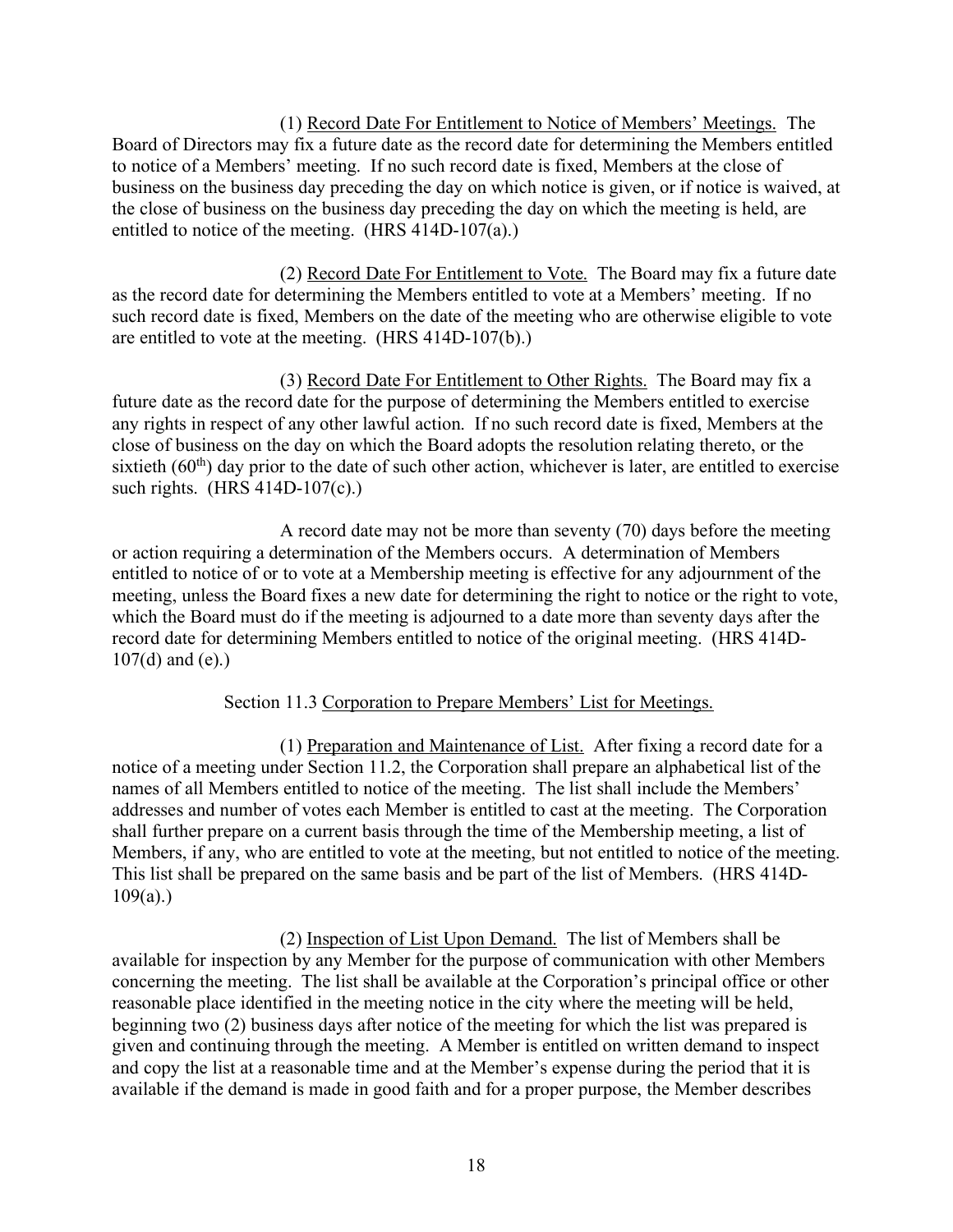with reasonable particularity the purpose and the records the Member desires to inspect, and the records are directly connected with this purpose. The demand shall also be subject to the limitations in Section 12.2. (HRS 414D-109(b).)

 (3) Inspection at Meeting Upon Request. If a request is submitted at least five (5) business days prior to the meeting, the Corporation shall make the list of Members available at the meeting. Any Member may inspect the list at the meeting or any adjournment. (HRS 414D-109(c).)

Section 11.4 Notice of Meetings of Members. Unless otherwise required, notice to Members may be oral, written or in the form of an electronic transmission. Notice may be provided by electronic transmission; provided, that the Member to whom the notice is given consents ("electronic transmission" means any form of communication that does not involve the transmission of paper and that creates a record). Oral notice is effective when it is communicated. Unless otherwise indicated in the Hawaii Nonprofit Corporations Act, written notice to Members is effective when mailed so long as the notice is postpaid and correctly addressed to the Member's last known address as shown in the organization's current list of Members. (HRS 414D-14; -15(a), (b), (c), and (d).)

 A written notice or report delivered as part of a newsletter or other publication regularly sent to Members shall constitute a written notice if addressed or delivered to the Member's last known address, or in the case of Members who are residents of the same household and who have the same address, if addressed or delivered to one of the Members, at the last known address. (HRS 414D-15(g).)

 The following means of electronic transmission shall be deemed to have been given as follows:

- 1) If by facsimile, when directed to a number at which the Member has consented to receive notice;
- 2) If by electronic mail, when directed to an electronic mail address at which the Member has consented to receive notice;
- 3) If by posting on an electronic network together with separate notice to the Member of the specific posting, upon the later of the posting and the giving of the separate notice; and
- 4) If by any other form of electronic transmission, when directed to the Member. (HRS 414D-15(j).)

 A Member may revoke such consent by written notice or electronic transmission to the Corporation. Such consent shall be deemed to be revoked if (1) the Corporation is unable to deliver by electronic transmission two consecutive notices in accordance with the consent, and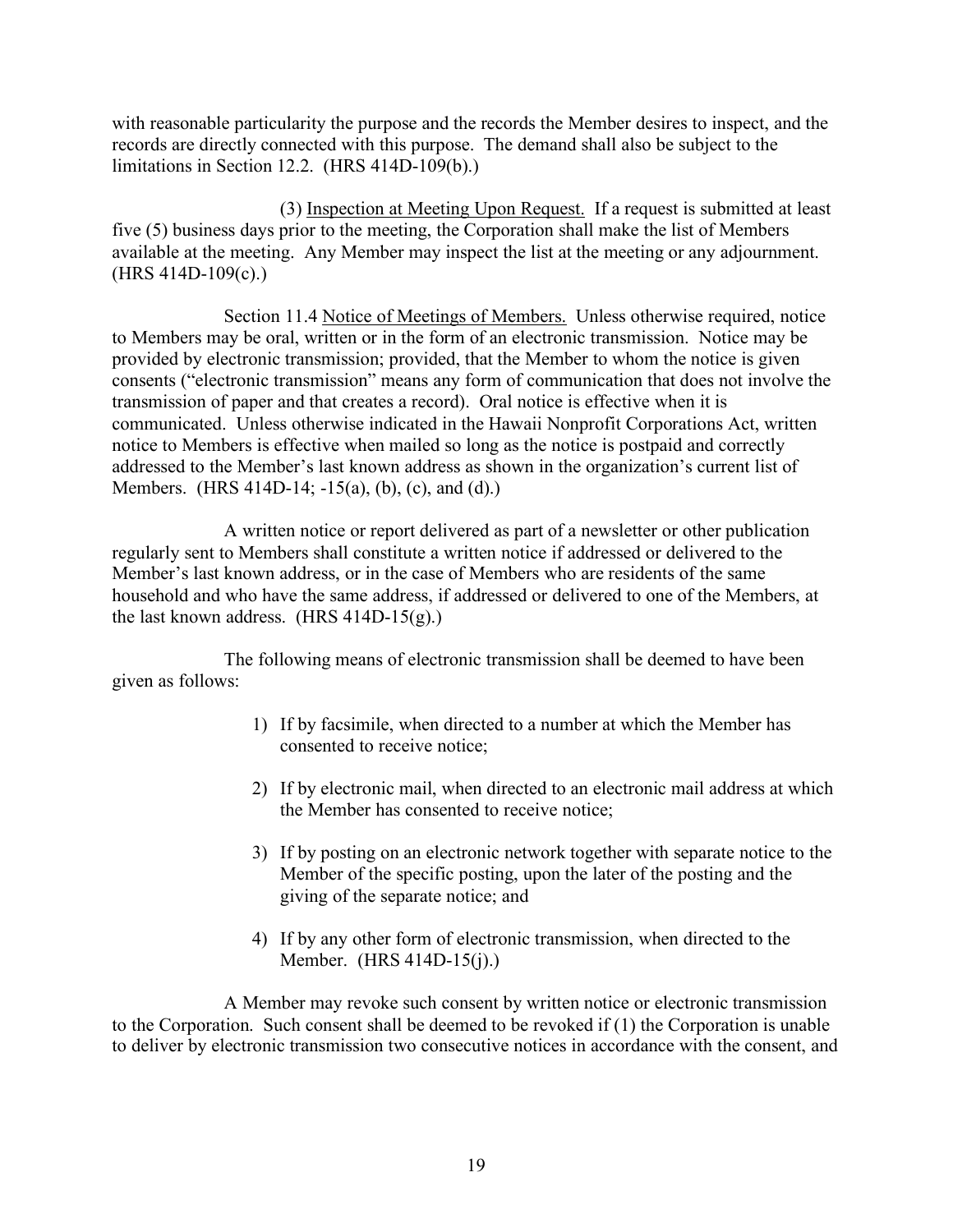(2) such inability becomes known to the Secretary or other person responsible for giving notice; provided, that the inadvertent failure to treat the inability to give electronic notice as a revocation shall not invalidate any meeting or other action. (HRS 414D-15(i).)

 If the notice requirements described below or Hawaii Nonprofit Corporations Act prescribes notice requirements for particular circumstances, those requirements shall govern. If the articles of incorporation or these bylaws prescribe notice requirements, which are not inconsistent with this Section or the Nonprofit Corporations Act, those requirements shall govern. (HRS 414D-15(k).)

 All notices to the Members shall be provided in a fair and reasonable manner. (HRS 414D-105(a).) Notice shall be deemed fair and reasonable if given as follows:

- 1) The Corporation gives notice to the Members of the date, time and place of each annual, regular and special meeting of Members no fewer than ten (10) or more than sixty (60) days before the meeting date;
- 2) The notice of an annual or regular meeting includes a description of any matter that must be approved by the Members under the following circumstances: director conflict of interest (HRS 414D-150); determination and authorization of indemnification (HRS 414D-164); amendment of the articles of incorporation (HRS 414D-182); approval of a plan of merger (HRS 414D-202); approval of a sale, lease, exchange or other disposition of all, or substantially all, of the Corporation's assets other than in the usual and regular course of activities (HRS 414D-222); and approval of a plan of dissolution (HRS 414D-241 and -242); and
- 3) The notice of a special meeting includes a description of the matter(s) for which the meeting is called. (HRS 414D-105(c).)

 Other means of giving notice may also be fair and reasonable when all the circumstances are considered; provided, however, that notice of the matters referred to in Subsection 2), immediately above, must be given. (HRS 414D-105(b).)

 If an annual, regular or special meeting is adjourned to a different date, time or place, notice need not be given of the new date, time or place, so long as the new date, time or place is announced at the meeting prior to the adjournment. However, if the new date is more than seventy (70) days from the original record date for determining Members entitled to notice, then a new record date must be set under Section 11.2, above, and notice given to the Members of record as of the new record date. (HRS 414D-105(d).)

 Section 11.5 Waiver of Notice by Member. A Member may waive any required notice before or after the date and time stated in the notice by delivering to the Corporation a signed waiver of notice. A Member may also waive any objection to the lack of notice or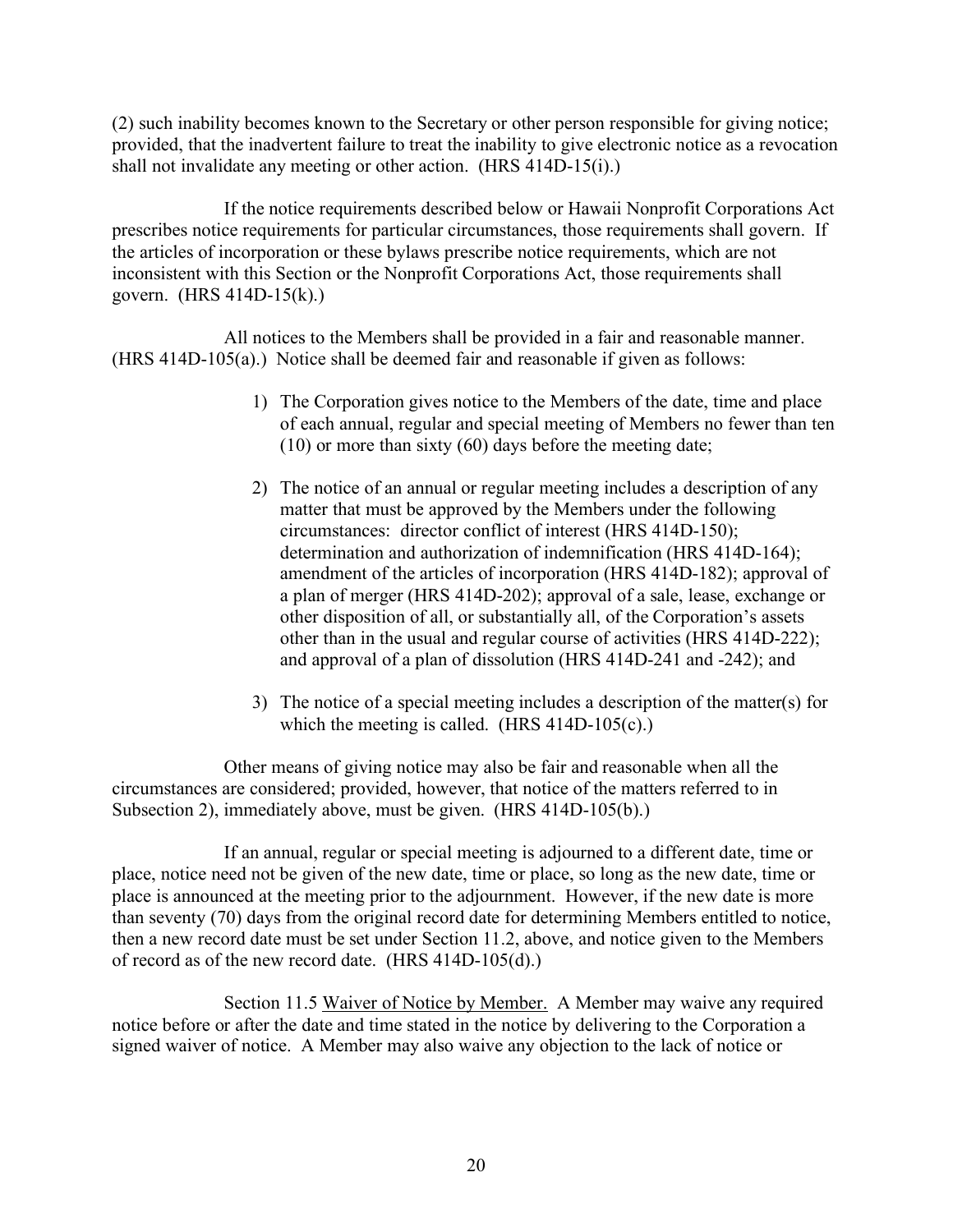defective notice of the meeting by attending the meeting without objecting at the beginning of the meeting and to consideration of a particular matter at the meeting by not objecting when it is presented. (HRS 414D-106.)

Section 11.6 Decision-Making By Meeting and Quorum. Ten (10) voting Members shall constitute a quorum, unless otherwise required by the articles of incorporation, bylaws or the Hawaii Nonprofit Corporations Act. Any amendment to decrease the quorum may be approved by the Members or, unless prohibited by the bylaws, by the Board of Directors. The Members must approve any amendment to the bylaws to increase the quorum required for any Member action. Unless one-third (1/3) or more of the voting Members are present in person, the only matters that may be voted upon at an annual or regular meeting of Members are those that are described in the meeting notice. (HRS 414D-111.)

 If a quorum is present, a majority vote of the Members present at the meeting shall be the act of the Members, unless the articles of incorporation, bylaws or the Hawaii Nonprofit Corporations Act require a greater vote or voting by class. The Members must approve any amendment to the bylaws to increase or decrease the vote required for any Member action. (HRS 414D-112.)

Unless otherwise limited, enlarged or denied in the articles of incorporation, each Member shall be entitled to one (1) vote on each matter submitted to a vote of Members. Unless the articles or bylaws provide otherwise, if a Membership stands of record in the names of two (2) or more persons, if one votes, the act binds all; if more than one votes, the vote shall be divided on a pro rata basis. (HRS 414D-110.)

 If authorized by the Board in its sole discretion, Members may participate at an annual, a regular or a special meeting of the Members by means of the Internet, teleconference, or other electronic transmission technology in a manner that allows Members the opportunity to read or hear the proceedings substantially concurrently with the occurrence of the proceedings, vote, pose questions, and make comments. The Corporation shall implement reasonable measures to verify that each person deemed present in this manner and permitted to vote is a Member. (HRS 414D-101(g); -102(f).)

Section 11.7 Proxy Voting Prohibited. A Member may not appoint a proxy to vote or otherwise act for the Member.

# Section 11.8 Decision-Making Without Meeting.

 (1) Action by Written Consent: If authorized by the Board in its sole discretion, any action to be approved by the Members at a meeting may be approved without a meeting if at least eighty percent (80%) of the Members entitled to vote approve such action by written consent, and the consent is signed by those Members, describes the action taken, and is delivered to the Corporation. Such written consent shall have the same effect as a meeting vote.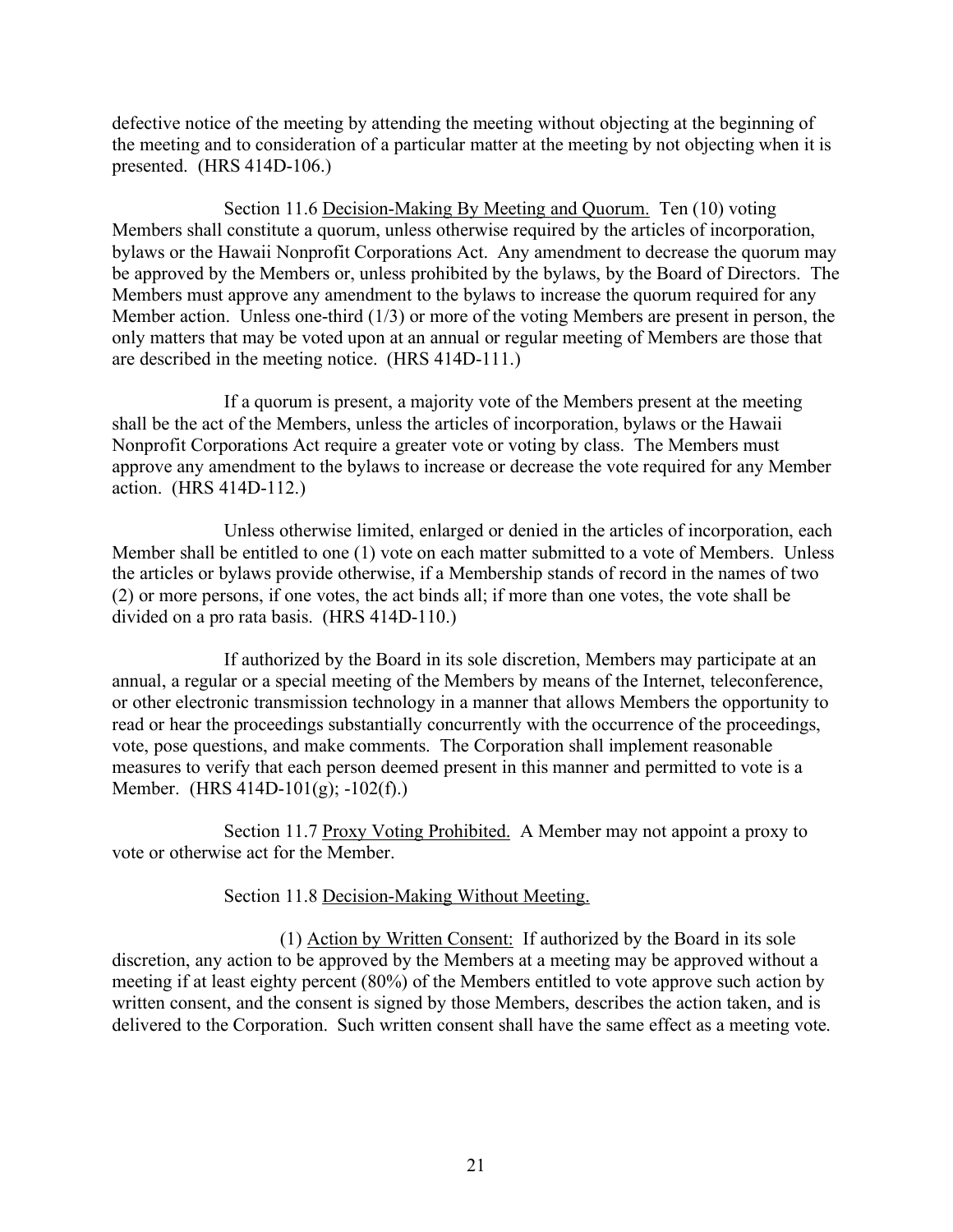If the record date is not otherwise determined by the Board under Section 11.2, the record date for determining Members entitled to take action without a meeting is the date the first Member signs the written consent. Written notice of Member approval under this Section shall be given to all Members who have not signed the written consent. If written notice is required, Member approval under this Section shall be effective ten (10) days after the written notice is given. (HRS 414D-104.)

(2) Action by Ballot: If authorized by the Board in its sole discretion, any action that may be taken by the Members at a meeting of Members may be taken without a meeting if the Corporation delivers a ballot to every Member entitled to vote on the matter. The Corporation may deliver the ballot by electronic transmission. To be effective, the ballot must: (a) be in written form or in the form of an electronic transmission, (b) set forth each proposed action, (c) provide an opportunity to vote for or withhold a vote for each candidate for election as a director or officer, and (d) provide an opportunity to vote for or against each proposed action.

All solicitations for votes by ballot shall (a) indicate the number of responses needed to meet the quorum requirements, (b) state the percentage of approvals necessary to approve each action, and (c) specify the time by which a ballot must be received by the Corporation in order to be counted.

Approval by ballot shall be valid if (a) the number of votes cast by ballot equals or exceeds the quorum required to be present at a meeting to authorize the action, and (b) the number of affirmative votes equals or exceeds the number of affirmative votes for approval that would be required to approve the action at a meeting. Except as provided in these bylaws or articles of incorporation, a ballot may not be revoked. (HRS 414D-104.5.)

## **ARTICLE XII**

## **INSPECTION OF CORPORATE RECORDS**

Section 12.1 Inspection of Records by Members.

 (1) A Member is entitled to inspect and copy the following records at a reasonable time and location specified by the Corporation; provided, that the Member gives at least five (5) business days written notice:

- a) The articles of incorporation, bylaws, and all amendments in effect;
- b) Resolutions adopted by the Board relating to the Members' characteristics, qualifications, rights, limitations, and obligations;
- c) Minutes of Member meetings and records of actions approved by the Members for the past three (3) years;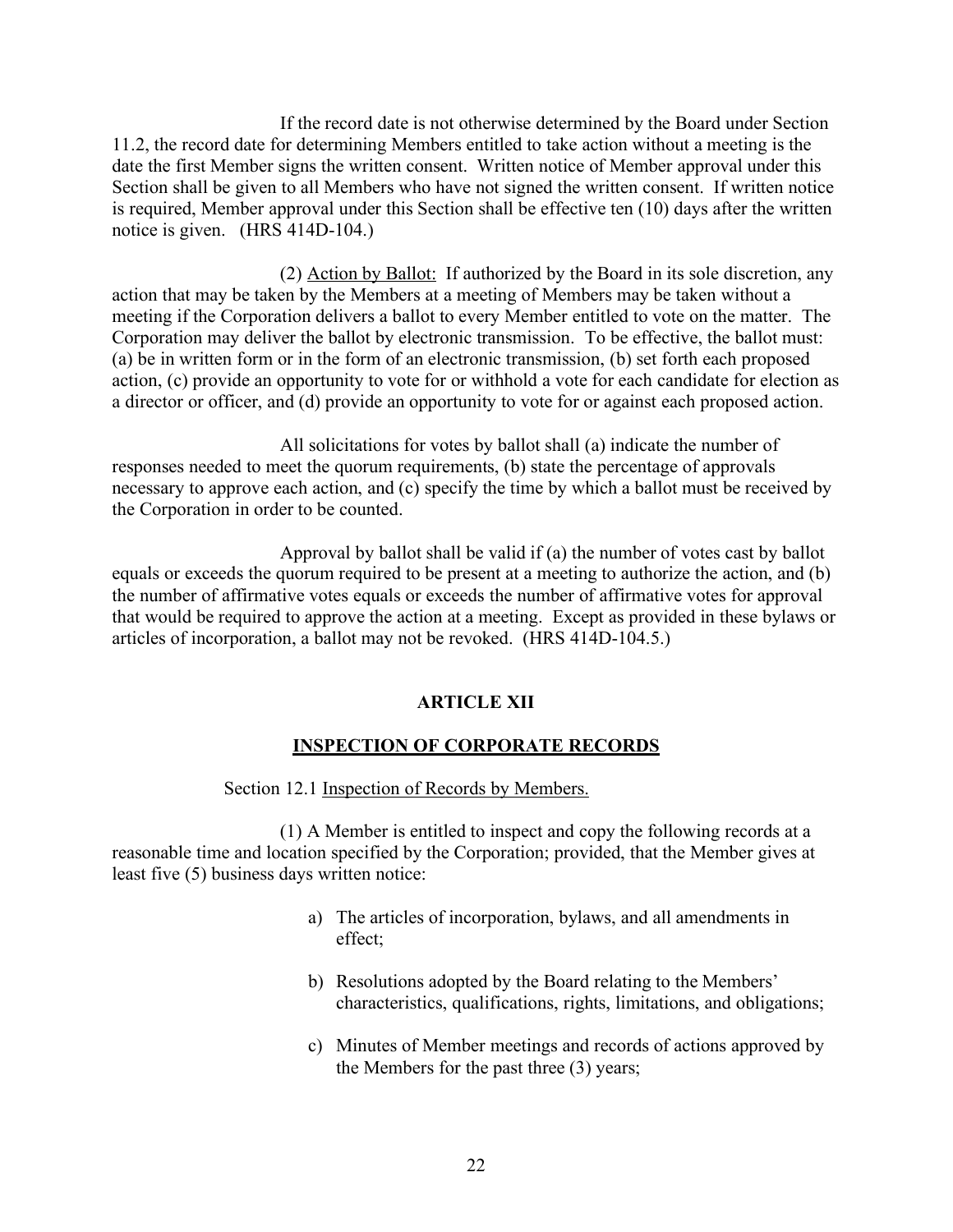- d) Financial statements furnished to Members under HRS 414D-306 (Section 12.3 of these bylaws) for the past three (3) years;
- e) The names and business or home addresses of the current directors and officers; and
- f) The most recent State annual report filed with the State Department of Commerce and Consumer Affairs under HRS 414D-308 (Section 7.1(1) of these bylaws). (HRS 414D-302(a).)

 (2) Additionally, a Member may inspect and copy, at a reasonable time and location specified by the Corporation, the following documents; provided, that the Member gives the Corporation written notice at least five (5) business days before the date that the Member wishes to inspect and copy, the demand to inspect is made in good faith and for a proper purpose, the Member describes with reasonable particularity the purpose and the records the Member desires to inspect, and the records are directly connected with the purpose:

- a) Excerpts of the minutes of the meetings of the Members and Board, a record of actions taken by the Members or directors without a meeting under Sections 3.4 and 11.8, and a record of authorized actions taken by committees of the board (see Article IV), to the extent not subject to inspection above;
- b) Accounting records; and
- c) Subject to HRS  $414D-109(b)$  and  $-305$  (see Sections  $11.3(2)$  and 12.2), the Membership list. The Corporation may comply with a Member's demand to inspect the Membership list by providing the Member with a list of its Members that was compiled no earlier than the date of the demand. (HRS  $414D-302(b)$  and (c);  $-303(d)$ .)

(3) The Corporation may impose a reasonable charge for labor and materials to cover the cost of copies; provided, that such charge shall not exceed the estimated cost of production or reproduction of the records. (HRS 414D-303(c).)

 Section 12.2 Limitation on Use of Membership List. Without the Board of Directors' consent, the Membership list or any part thereof shall not be obtained or used by any person for any purpose unrelated to a Member's interest as a Member. Without limiting the foregoing, without the Board's consent, the Membership list or any part thereof shall not be used to solicit money or property unless the money or property will be used solely to solicit the votes of the Members in an election to be held by the Corporation, used for any commercial purpose, sold to or purchased by any person, or published in whole or in part to the general public. (HRS 414D-305.)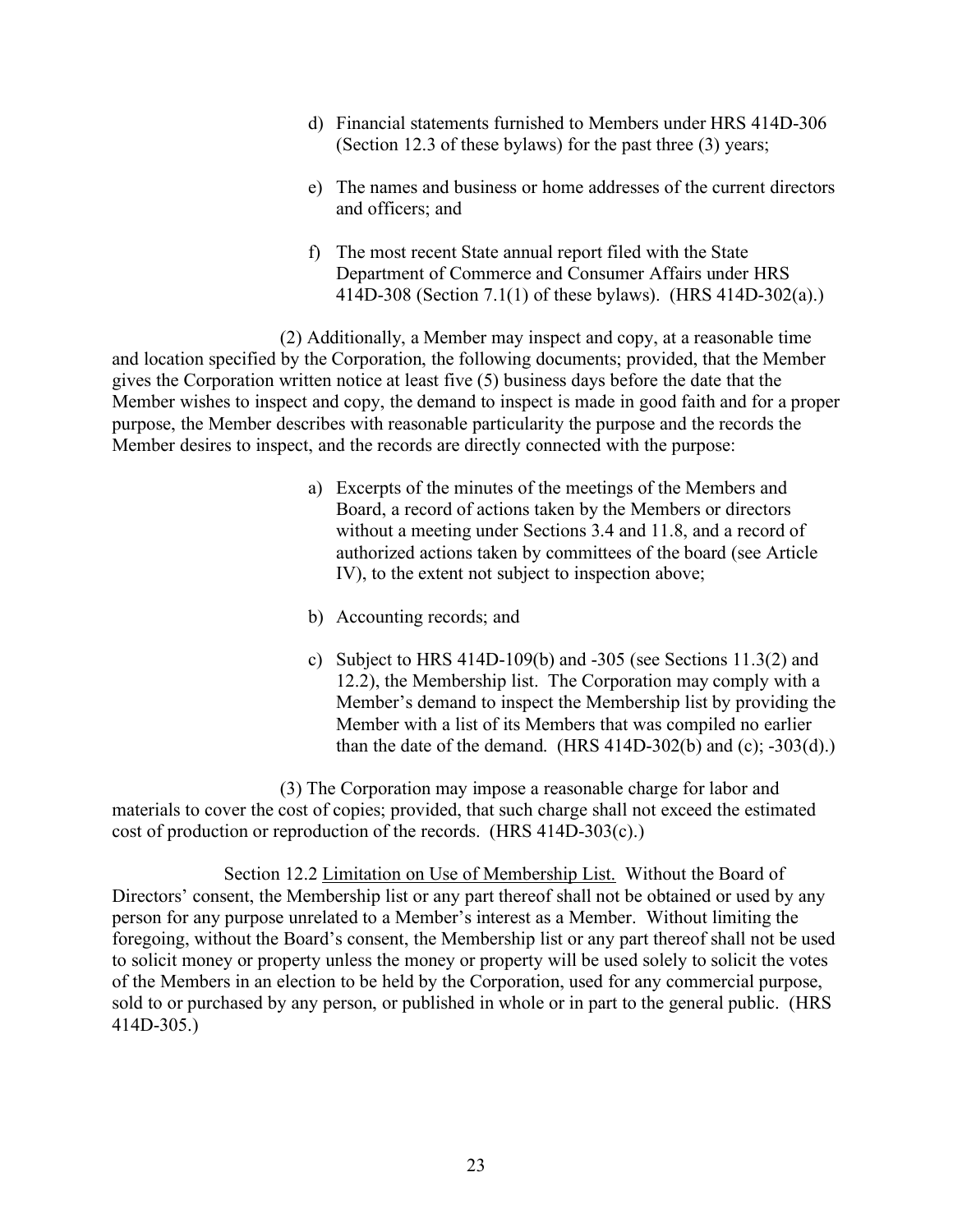Section 12.3 Inspection and Copying of Financial Statements. Upon a Member's written demand, the Corporation shall provide the Member with its latest annual financial statements. If the financial statements are prepared on the basis of generally accepted accounting principles, the annual financial statements must also be prepared on that basis.

 If a public accountant reported upon the annual financial statements, the accountant's report must accompany them. If not, the statements must be accompanied by a statement by the President or person responsible for the financial accounting records, stating the President's or other person's reasonable belief as to whether the statements were prepared on the basis of generally accepted accounting principles and, if not, describing the basis of preparation and any respects in which the statements were not prepared on a basis of accounting consistent with the statements prepared for the preceding year. (HRS 414D-306.)

# **ARTICLE XIII**

# **EMERGENCY POWERS**

 In anticipation of or during an emergency, the Board of Directors may act in accordance with the following guidelines, as provided for in Hawaii Revised Statutes 414D-53:

- 1) An emergency exists if a quorum of the directors cannot readily assemble because of some catastrophic event.
- 2) The Corporation may modify lines of succession to accommodate the incapacity of any director, officer, employee or agent.
- 3) The Corporation may relocate the principal office, designate alternative principal offices or regional offices, or authorize the officers to do so.
- 4) During an emergency, notice of a Board meeting need only be given to those directors that are practicable to reach and may be given in any practicable manner, including publication and radio. Additionally, one or more officers present at a Board meeting may be deemed to be directors for the meeting in order of rank, as necessary, to achieve a quorum.
- 5) Corporate action taken in good faith during an emergency to further the ordinary affairs of the Corporation binds the Corporation and may not be used to impose liability on a director, officer, employee or agent.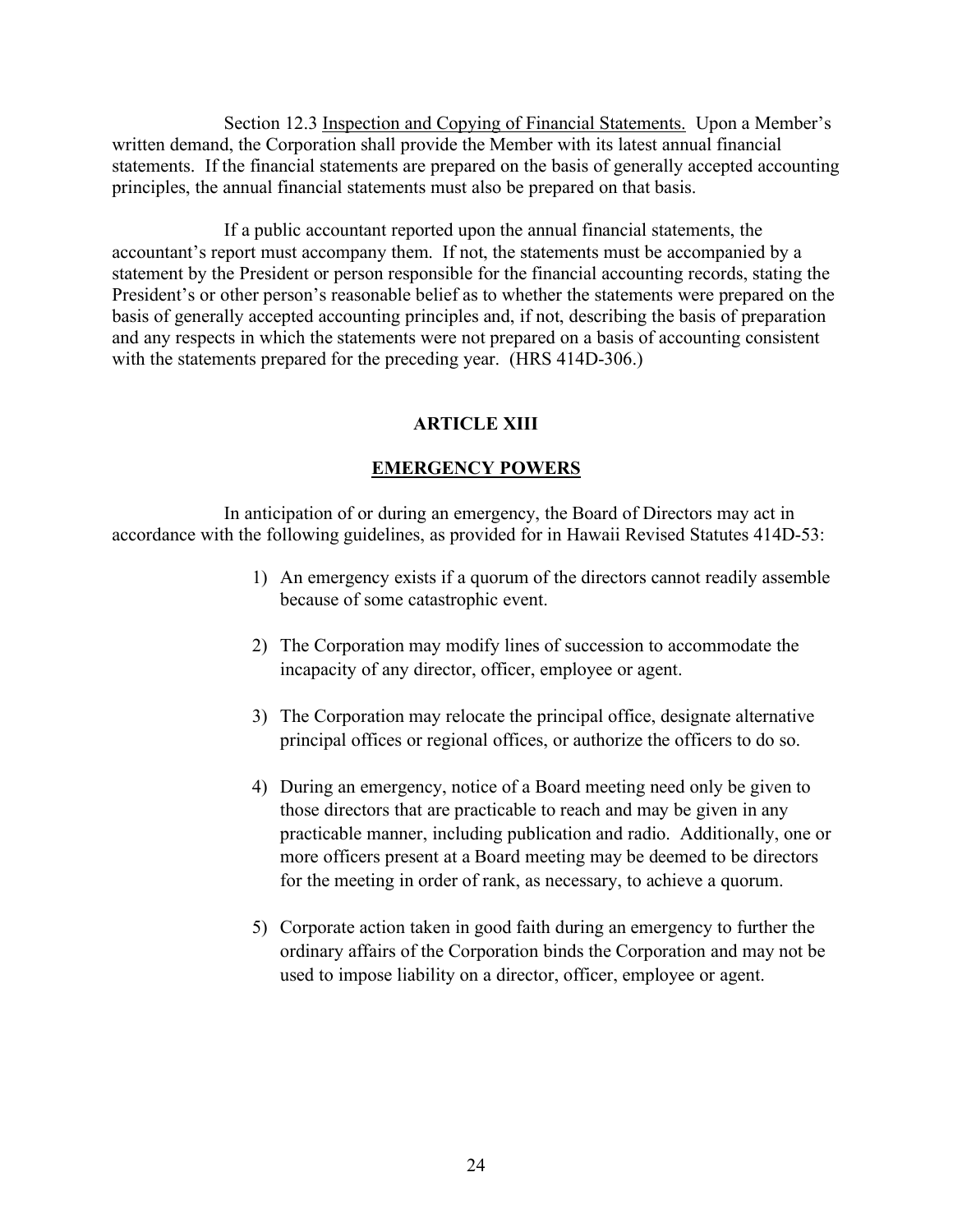## **ARTICLE XIV**

## **AMENDMENTS**

 Section 14.1 Amendment/Restatement of Bylaws and/or Articles of Incorporation. Subject to Section 14.2, to amend or restate these bylaws or the articles of incorporation, the Board shall adopt a resolution setting forth the proposed amendment/restatement and directing that it be submitted to a vote at a meeting of the Members. The Corporation shall notify each Member of the meeting in accordance with these bylaws for giving notice to Members. The notice must also state that the purpose, or one of the purposes, of the meeting is to consider the proposed amendment/restatement and contain or be accompanied by a copy or summary of the amendment/restatement. If the Board seeks to have the amendment/restatement approved by ballot or written consent, the material soliciting the approval shall contain or be accompanied by a copy or summary of the amendment/restatement. An amendment or a restatement requiring Member approval must be approved by receiving at least two-thirds (2/3) of the votes which Members present at the meeting are entitled to cast. (HRS 414D-182(a)(1); -184; -187.)

All amendments to these bylaws shall be consistent with the articles of incorporation. (HRS 414D-187.)

 Section 14.2 Amendment Terminating or Canceling Members. Any amendment to the articles of incorporation or the bylaws, which would terminate all Members or any class of Members or redeem or cancel all Memberships or any class of Memberships must be approved by the Members by the following procedure:

- 1) Prior to adopting a resolution proposing such an amendment, the Board of Directors shall give notice of the general nature of the amendment to the Members.
- 2) After adopting a resolution proposing such an amendment, the Board must give notice to the Members proposing the amendment, and the notice shall include one or more statements of up to five hundred (500) words opposing the amendment if such statement is submitted by any five (5) Members or by Members having three percent (3%) or more of the voting power, whichever is less, not later then twenty (20) days after the Board has voted to submit such amendment to the Members for approval.
- 3) The proposed amendment must be approved by the Members by twothirds (2/3) of the votes cast by each class present at the meeting at which the amendment is voted upon.

 Section 10.5 shall not apply to any amendment meeting the requirements of this Section. (HRS 414D-89.5.)